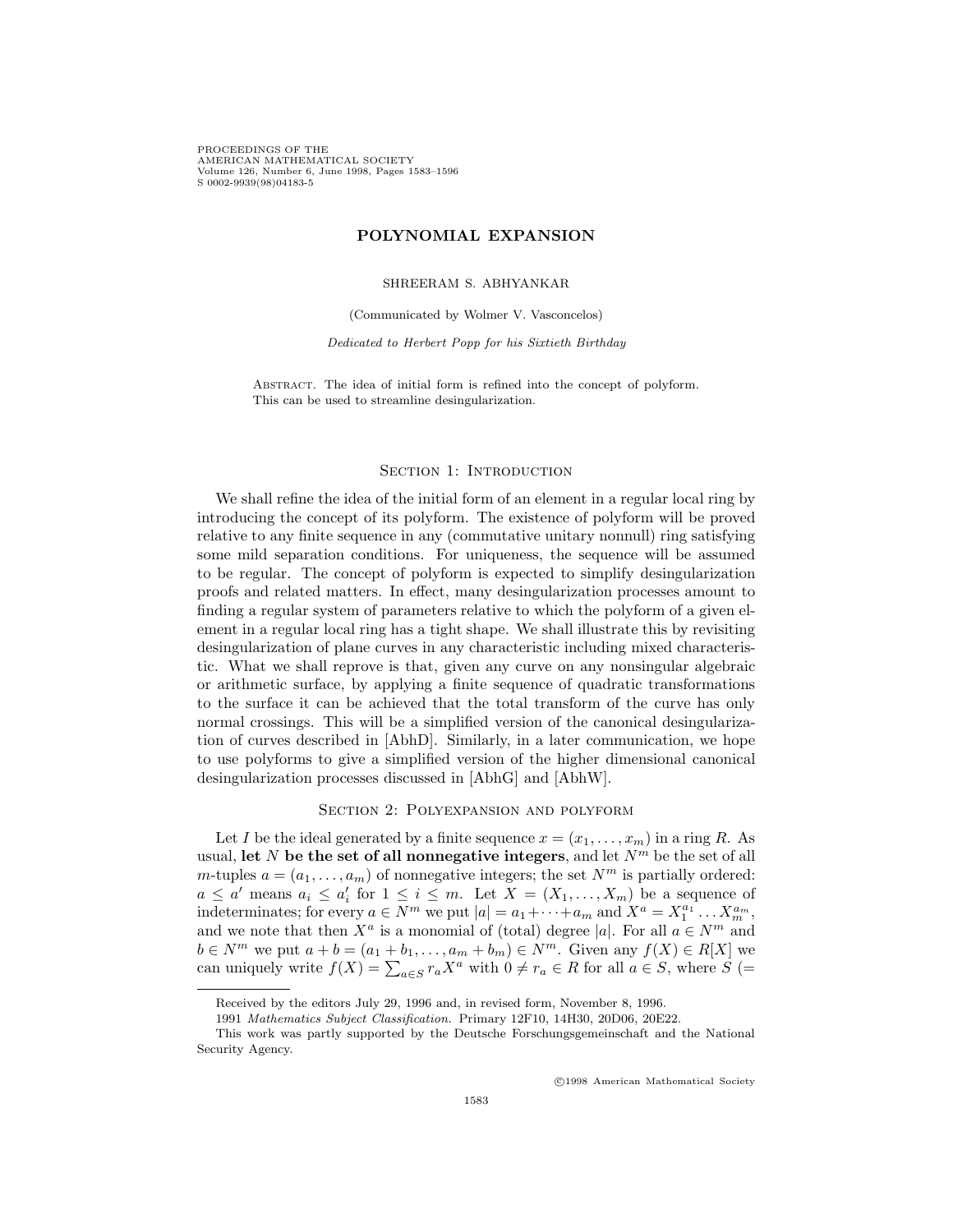the **support** of  $f(X)$ ) is a finite subset of  $N^m$ . If  $r_a \in R \setminus J$  for all  $a \in S$ , where *J* is an ideal in *R*, then we shall say that  $f(X)$  is a polynomial in X **over**  $(R, J)$ . If also  $a \not\leq a'$  for all  $a \neq a'$  in *S*, then we shall say that  $f(X)$  is a **strict** polynomial in X over  $(R, J)$ . Note that every  $f(X) \in R[X]$  is always a polynomial in X over  $(R, 0)$ . For any  $f(X) \in R[X]$ , let  $\overline{f}(X) \in (R/I)[X]$  be obtained by applying the canonical epimorphism  $R \to R/I$  to the coefficients of  $f(X)$ . Given  $j \in N$ , we shall say that the sequence *x* is  $(j)$ -separated if for every subset *V* of  $N^m$ , upon letting *G* to be the ideal in *R* generated by  $\{x^b : b \in V\}$ , we have  $\bigcap_{d=0}^{\infty} (I^jG + I^d) = I^jG$ ; if this is so for every finite subset *V* of  $N<sup>m</sup>$  then we shall say that the sequence *x* is **finitely**  $(j)$ -separated. We shall say that the sequence x is **monomially separated** if it is  $(0)$ -separated. We shall say that the sequence x is **quasiseparated** if it is finitely (*j*)-separated for some  $j \in N$ . Note that if *x* is (resp: finitely) (*j*)-separated then it is (resp: finitely)  $(j + j')$ -separated for every  $j' \geq j$ ; this follows by noting that with *V* and *G* as above, upon letting  $G'$  be the ideal in  $R$  generated by the (resp: finite) set  $V' = \{b+b' : b \in V \text{ and } b' \in N^m \text{ with } |b'| = j'\}$ , we have  $I^{j+j'}G = I^jG'.$ It follows that

**(2.0)**. *x is monomially separated ⇒ x is quasiseparated ⇒ given any j<sup>∗</sup> ∈ N there exists*  $j^* \leq j^{**} \in N$  *such that x is finitely* (*j*)*-separated whenever*  $j^{**} \leq j \in N$ . Using the notion of quasiseparated, we shall now prove the following:

**Existence Lemma (2.1).** *Assume that x is quasiseparated. Then, given any*  $u \in$ 

*R,* there exists a strict polynomial  $f(X)$  in X over  $(R, I)$  with  $u = f(x)$ ; the *polynomial*  $f(X)$  *may be called* **a polyexpansion of** *u* **relative to**  $(R, x)$ *, and the polynomial*  $\overline{f}(X)$  *may be called* **a polyform of** *u* **relative to**  $(R, x)$ *.* 

Actually we shall prove the following:

**Strong Existence Lemma (2.2).** *Assume that x is quasiseparated. Given any*  $W \subset N^m$ , let H be the ideal in R generated by  $\{x^b : b \in W\}$ , and let  $u \in H$ . Then *there exists a strict polynomial*  $f(X)$  *in X over*  $(R, I)$  *with*  $u = f(x)$  *such that for every a in the support of*  $f(X)$  *we have*  $b \le a$  *for some*  $b \in W$  *(with b depending on a).*

Note that (2.1) follows by taking  $W = \{(0, \ldots, 0)\}\$ in (2.2), because then  $H = R$ . To prove (2.2), for  $e = 0, 1, 2, ...$  let  $W_e = \{a \in N^m : |a| = e \text{ and } b \le a \text{ for some }$  $b \in W$ } and  $H_e$  = the ideal in *R* generated by  $\{x^a : a \in W_e\}$ , and for  $d = 0, 1$ , 2,... let  $H(d) =$  the ideal in *R* generated by  $\{x^a : a \in \bigcup_{d \le e < \infty} W_e\}$ . Since  $u \in H$ , we can find  $S_e \subset W_e$  for  $e = 0, 1, 2, \ldots$  together with  $t_a \in R \setminus I$  for all  $a \in S_e$ , such that upon letting  $S(d) = \bigcup_{e=0}^{d-1} S_e$  and  $u_d = \sum_{a \in S(d)} t_a x^a$  we have  $u - u_d \in H(d)$ for  $d = 0, 1, 2, \ldots$  . For  $d = 0$  this is obvious, because  $S(0) = \emptyset$ , and hence  $u_0 = 0$ and  $u - u_0 = u \in H = H(0)$ . Having done it thru a nonnegative integer *d*, and so having found  $S_0, \ldots, S_{d-1}$ , we have  $u - u_d \in H(d) = H(d+1) + H_d$ , and hence  $u - u_d = h + \sum_{a \in W_d} v_a x^a$  with  $h \in H(d+1)$  and  $v_a \in R$  for all  $a \in W_d$ , and therefore, upon letting  $S_d = \{a \in W_d : v_a \notin I\}$  and  $t_a = v_a$  for all  $a \in S_d$ , we get  $u - u_{d+1} = h + \sum_{a \in W_d \setminus S_d} v_a x^a \in H(d+1).$ 

Let *K* be any field. Let  $G_d$  be the ideal in  $K[X]$  generated by  $\{X^a : a \in S(d)\}.$ Then  $G_0 \subset G_1 \subset G_2 \subset \ldots$  is a sequence of ideals in the noetherian ring  $K[X]$ , and hence, by the chain condition, for some nonnegative integer *c* we have  $G_d = G_c$ for all integers  $d \geq c$ . It follows that for every  $d \geq c$  and every  $a^* \in S(d) \setminus S(c)$ we have  $a < a^*$  for some  $a \in S(c)$ . In view of (2.0) we can take  $0 < j \in N$  such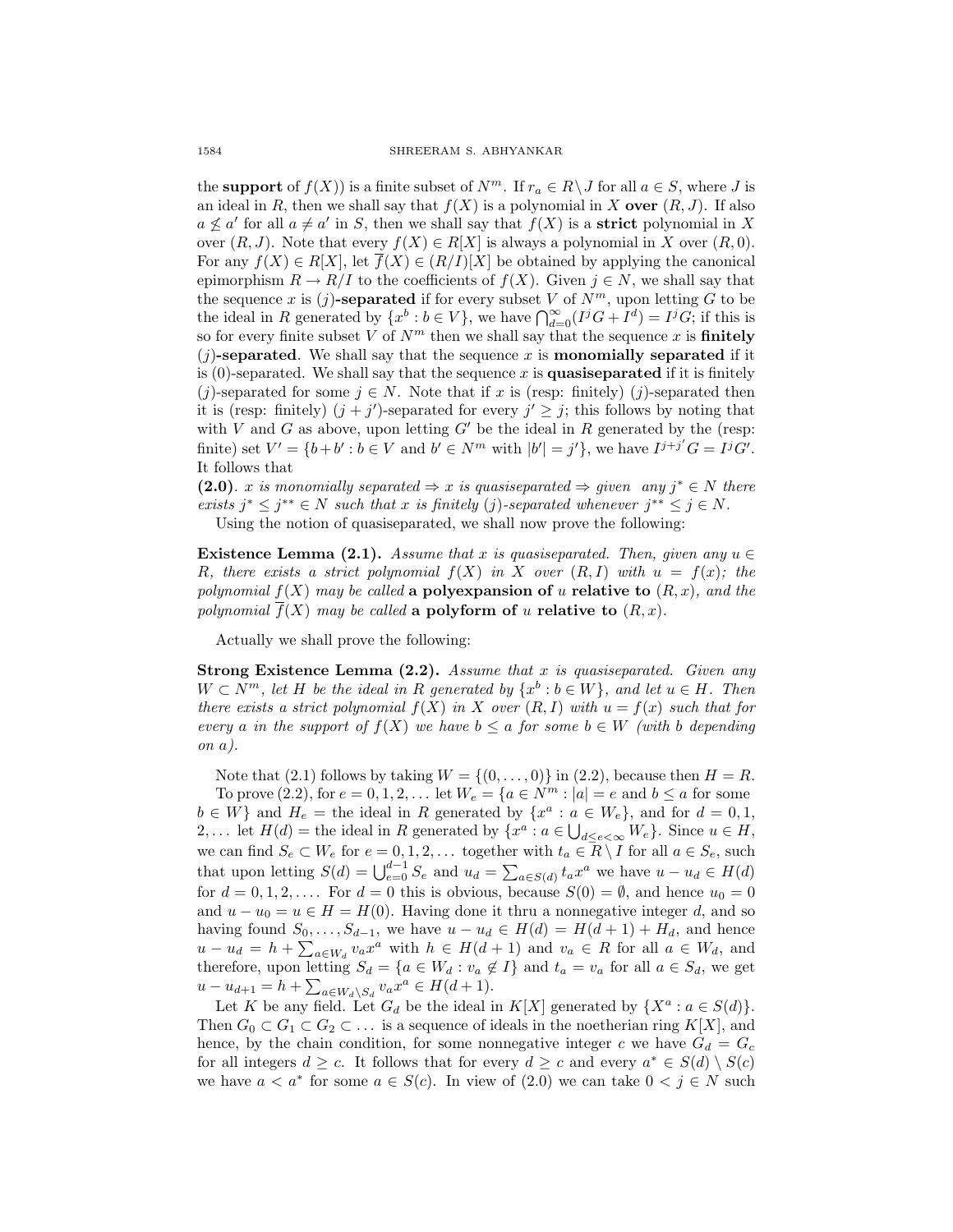that x is finitely (j)-separated. Let  $u' = \sum_{a \in S(c+j) \setminus S} t_a x^a$ , where  $S = \{a \in S(c) :$  $\hat{a} \nleq a$  whenever  $a \neq \hat{a} \in S(c)$ . Then *S* is a finite subset of  $N^m$  such that for all  $a \neq a'$  in *S* we have  $a \nleq a'$ , and such that for every  $a^* \in S(c) \setminus S$  we have  $a < a^*$ for some  $a \in S$ . It follows that for every  $d \geq c + j$  and every  $a^* \in S(d) \setminus S$  we have  $a^* = a + \tilde{a}$  for some  $a \in S$  and  $\tilde{a} \in N^m$  with  $|\tilde{a}| = j$ . Therefore, upon letting *G* be the ideal in *R* generated by  $\{x^a : a \in S\}$ , we have  $u_d - u' \in I^jG$  for every  $d \geq c+j$ . Since  $u - u' = (u - u_d) + (u_d - u')$  and  $u - u_d \in H(d) \subset I^d$ , we see that  $u - u' \in I^j G + I^d$  for every  $d \ge c + j$ . Now  $\bigcap_{d=0}^{\infty} (I^j G + I^d) = I^j G$ , and hence we get  $u - u' \in I^j G \subset I G$ . Therefore we can write  $u - u' = \sum_{a \in S} t'_a x^a$  with  $t'_a \in I$ for all  $a \in S$ . Since, for every  $a^* \in S(c) \setminus S$  we have  $a < a^*$  for some  $a \in S$ , we can also write  $u' = \sum_{a \in S} t_a^* x^a$ , where  $t_a^* \in R \setminus I$  for all  $a \in S$ . Let  $f(X) = \sum_{a \in S} r_a X^a$ , with  $r_a = t_a^* + t_a'$  for all  $a \in S$ . Then  $r_a \in R \setminus I$  for all  $a \in S$ , and hence  $f(X)$  is a strict polynomial in *X* over  $(R, I)$  with  $u = f(x)$ . Clearly the support of  $f(X)$ is *S*; since  $S \subset S(c) \subset \bigcup_{e=0}^{c-1} W_e$ , it follows that for every  $a \in S$  we have  $b \leq a$  for some  $b \in W$ .

In a moment we shall prove the following:

**Uniqueness Lemma (2.3).** *If x is quasiseparated and quasiregular, then any*  $u \in$ *R has a unique polyform relative to* (*R, x*)*, which may hence be called* **the polyform** of  $u$  relative to  $(R, x)$ .

Recall that the sequence *x* being **quasiregular** means  $I \neq R$  and the graded ring  $gr_I(R) = \sum_{d=0}^{\infty} (I^d/I^{d+1})$  is a polynomial ring over  $R/I$  in the images of  $x_1, \ldots, x_m$  in  $I/I^2$ . Also recall that the sequence *x* being **regular** means  $I \neq R$ and  $x_i$  is a nonzerodivisor in  $R/I_i$  for  $1 \leq i \leq m$  where  $I_i$  is the ideal in R generated by  $(x_1, \ldots, x_{i-1})$ . We shall say that the sequence *x* is **pseudoseparated** *if*  $\bigcap_{d=0}^{\infty} (I_i + I^d) = I_i$  for 1 ≤ *i* ≤ *m*. Note that if *x* is regular then it is quasiregular, and if *x* is pseudoseparated and quasiregular then it is regular; cf. Theorem 27 on page 98 of [Mats]; clearly monomially separated *⇒* pseudoseparated, and as we have already noted monomially separated *⇒* quasiseparated, but we do not know whether there is an implication between pseudoseparated and quasiseparated; however, in (2.7) we shall show that quasiseparated + quasiregular  $\Rightarrow$  monomially separated. Also note that if *R* is a regular local ring and *x* is part of a regular system of parameters, i.e., part of a minimal set of generators of the maximal ideal of *R*, then *x* is monomially separated and quasiregular; cf. pages 301-304 of [ZarS]. The polynomial ring property of the graded ring is sharpened in the following:

**Independence Lemma (2.4).** *If x is quasiseparated and quasiregular, and*  $f(X)$ *and*  $g(X)$  *are strict polynomials in X over*  $(R, I)$  *such that*  $f(x) = g(x)$ *, then*  $\overline{f}(X) = \overline{g}(X)$ .

Actually we shall prove the following:

**Strong Independence Lemma (2.5).** *Assume that x is quasiseparated and quasiregular. Let*  $f(X)$  *and*  $g(X)$  *be strict polynomials in X over*  $(R, I)$ *, let S and T be their respective supports, let <i>J be the ideal in R generated by*  $\{x^a : a \in S \cup T\}$ , *and let d be a nonnegative integer such that*  $|a| \leq d$  *for all*  $a \in S \cup T$ *. Assume that*  $f(x) - q(x) \in IJ + I^{d+1}$ . Then  $\overline{f}(X) = \overline{q}(X)$ .

Note that  $(2.4)$  follows from  $(2.5)$ , whereas  $(2.3)$  follows from  $(2.1)$  and  $(2.4)$ . Also note that the polynomial ring property of  $gr_I(R)$  corresponds to the special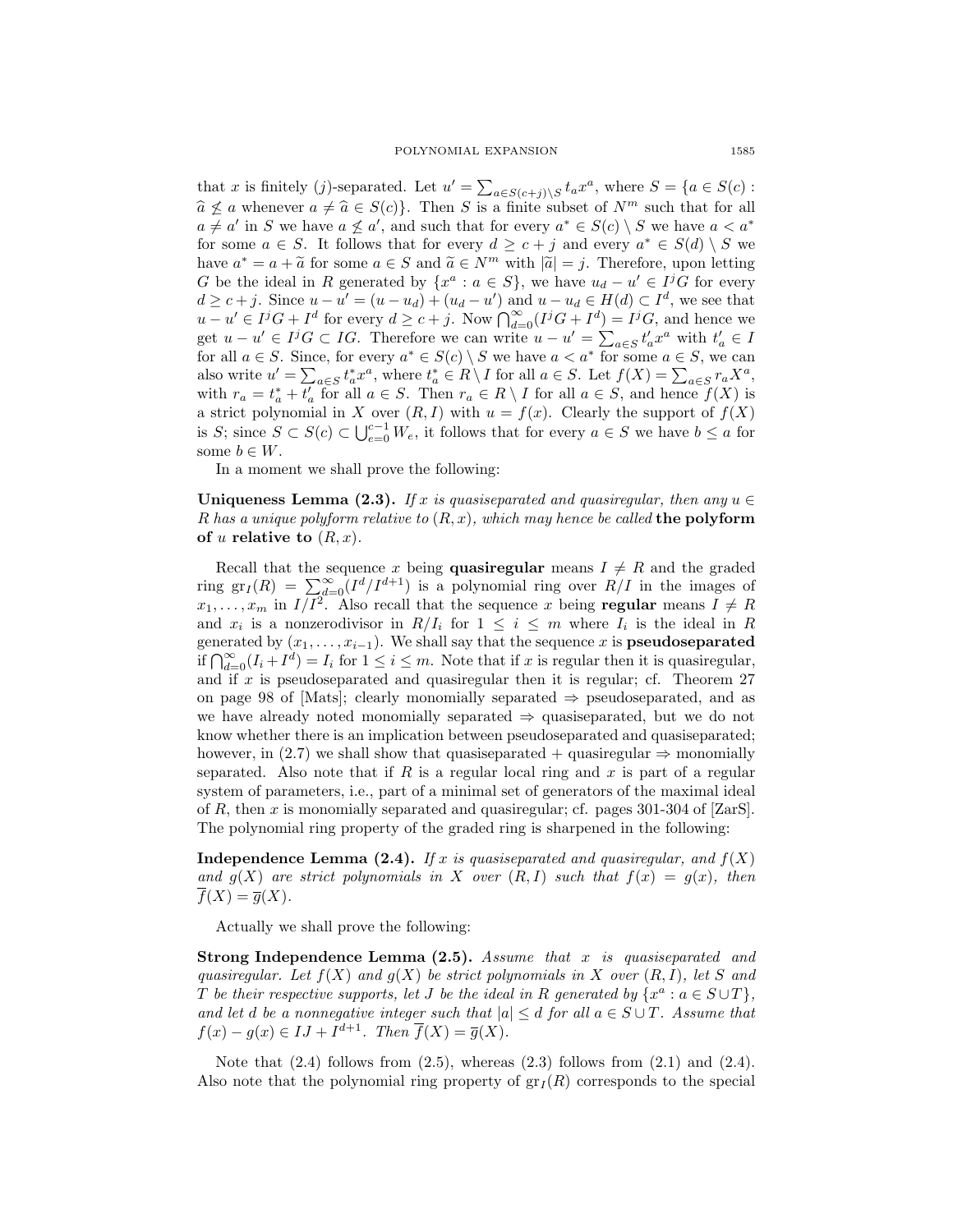case of (2.5) when  $|a| = d$  for all  $a \in S \cup T$ ; observe that in this case we have  $IJ + I^{d+1} = I^{d+1}.$ 

To prove (2.5), suppose if possible that  $\overline{f}(X) \neq \overline{g}(X)$ . Then we can find *a'* in the support of  $\overline{f}(X) - \overline{g}(X)$  together with a nonnegative integer  $D \leq d$  such that  $|a'| = D \leq |a|$  for all *a* in the support of  $f(X) - \overline{g}(X)$ . Now  $a' \in S \cup T$ , and upon letting  $S(D) = \{a \in S : |a| < D\}$  and  $T(D) = \{a \in T : |a| < D\}$  and  $P(D) = \{a \in N^m : |a| = D\}$ , we must have  $S(D) = T(D)$ , and we can write  $f(x) - g(x) = \sum_{a \in S(D) \cup P(D)} t_a x^a$  with  $t_a \in I$  for all  $a \in S(D)$ , and  $t_a \in R$  for all  $a \in P(D)$ , and  $t_{a'} \notin I$ . Since by assumption  $f(x) - g(x) \in IJ + I^{d+1}$ , we can also write  $f(x) - g(x) = \sum_{a \in S(D) \cup P(D)} t'_a x^a$  with  $t'_a \in I$  for all  $a \in S(D) \cup P(D)$ . Let  $r_a = t_a - t'_a$  for all  $a \in S \cup T$ . Then  $\sum_{a \in S(D) \cup P(D)} r_a x^a = 0$  with  $r_a \in I$ for all  $a \in S(D)$ , and  $r_a \in R$  for all  $a \in P(D)$ , and  $r_{a'} \notin I$ . Let  $W = \{b \in I\}$ *N*<sup>*m*</sup> : *b* = (*a*<sub>1</sub>*,...,a*<sub>*i*−1</sub>*,* 1 + *a*<sub>*i*</sub>, *a*<sub>*i*+1</sub>*,...,a*<sub>*m*</sub>) for some *a* ∈ *S*(*D*) and some *i* ∈  $\{1, \ldots, m\}$  (with *a* and *i* depending on *b*)*}*, and let *H* be the ideal in *R* generated by  $\{x^{\dot{b}} : b \in W\}$ . Then  $\sum_{a \in S(D)} r_a x^a \in H$ , and hence by (2.2) we get  $\sum_{a \in S(D)} r_a x^a = \sum_{j \in S'} s_j x^j$  with  $s_j \in R \setminus I$  for all  $j \in S'$ , where S' is a finite subset of  $N^m$  such that: (*'*) for every  $j \in S'$  we have  $a < j$  for some  $a \in S(D)$ . In view of the facts that  $S(D) = T(D) \subset S \cap T$  and  $a' \in S \cup T$ , where *S* and *T* are the respective supports of  $f(X)$  and  $g(X)$  which are strict polynomials in X over  $(R, I)$ , property (') tells us that  $a' \notin S'$ .

Note that now  $\sum_{a \in P(D)} r_a x^a = -\sum_{j \in S'} s_j x^j$  with  $r_a \in R$  for all  $a \in P(D)$ , and  $r_{a'} \notin I$  for some  $a' \in P(D)$ , and  $s_j \in R$  for all  $j \in S'$ . If  $|j| < D$  for some  $j \in S'$ , then we could take a nonnegative integer  $E < D$  such that  $|j| \ge E$  for all  $j \in S'$ , and such that upon letting  $S^* = \{j \in S' : |j| = E\}$  we have  $S^* \neq \emptyset$ , and then we would get  $\sum_{j \in S^*} s_j x^j \in I^{E+1}$ , which would contradict the polynomial ring property of  $\operatorname{gr}_I(R)$ . If  $|j| \geq D$  for all  $j \in S'$ , then upon letting  $P'(D) = \{j \in S' : |j| = D\}$ we would get  $\sum_{a \in P(D)} r_a x^a = -s^* - \sum_{j \in P'(D)} s_j x^j$  with  $s^* = \sum_{j \in S'\backslash P'(D)} s_j x^j \in$  $I^{D+1}$ ; since  $a' \in P(D) \setminus P'(D)$ , this would again contradict the polynomial ring property of  $\text{gr}_I(R)$ . Therefore we must have  $\overline{f}(X) = \overline{g}(X)$ .

As an immediate consequence of Lemmas (2.2) and (2.3) we have the following:

**Corollary (2.6).** *Assume that x is quasiseparated and quasiregular. Given any W*<sup>(*l*</sup>) ⊂ *N*<sup>*m*</sup>, with *l varying in any indexing set L*, let  $H^{(l)}$  be the ideal in *R* generated by  $\{x^b : b \in W^{(l)}\}, \text{ let } \widehat{W}^{(l)} = \{a \in N^m : b \le a \text{ for some } b \in W^{(l)}\}, \text{ let } \widehat{W}$ by  $\{x^b : b \in W^{(l)}\}$ , let  $W^{(l)} = \{a \in N^m : b \le a \text{ for some } b \in W^{(l)}\}$ , let  $W = \bigcap_{l \in L} \widehat{W}^{(l)}$ , let  $\widehat{H}$  be the ideal in R generated by  $\{x^a : a \in \widehat{W}\}$ , and let  $H$  be the set *of all*  $u \in R$  *such that the support of the polyform of*  $u$  *relative to*  $(R, x)$  *is contained in*  $\widehat{W}$ *. Then*  $H = \widehat{H} = \bigcap_{l \in L} H^{(l)}$ *.* 

Given any ideal *G* in *R* generated by  $\{x^b : b \in V\}$ , where *V* is any subset of *N*<sup>*m*</sup>, upon letting  $L = N$  and  $W^{(d)} = V \cup \{b \in N^m : |b| = d\}$  for all  $d \in N$ , by (2.6) we see that if *x* is quasiseparated and quasiregular then  $\bigcap_{d=0}^{\infty} (G + I^d) = G$ ; consequently, in view of Theorem 27 on page 98 of [Mats] we get the following:

**Corollary (2.7).** *Assume that x is quasiseparated and quasiregular. Then x is monomially separated and regular.*

### SECTION 3: CONCAVITY

Again let *I* be the ideal generated by a finite sequence  $x = (x_1, \ldots, x_m)$  in a ring *R*. Recall that the support of a strict polynomial  $f(X)$  in *X* over  $(R, I)$  is a subset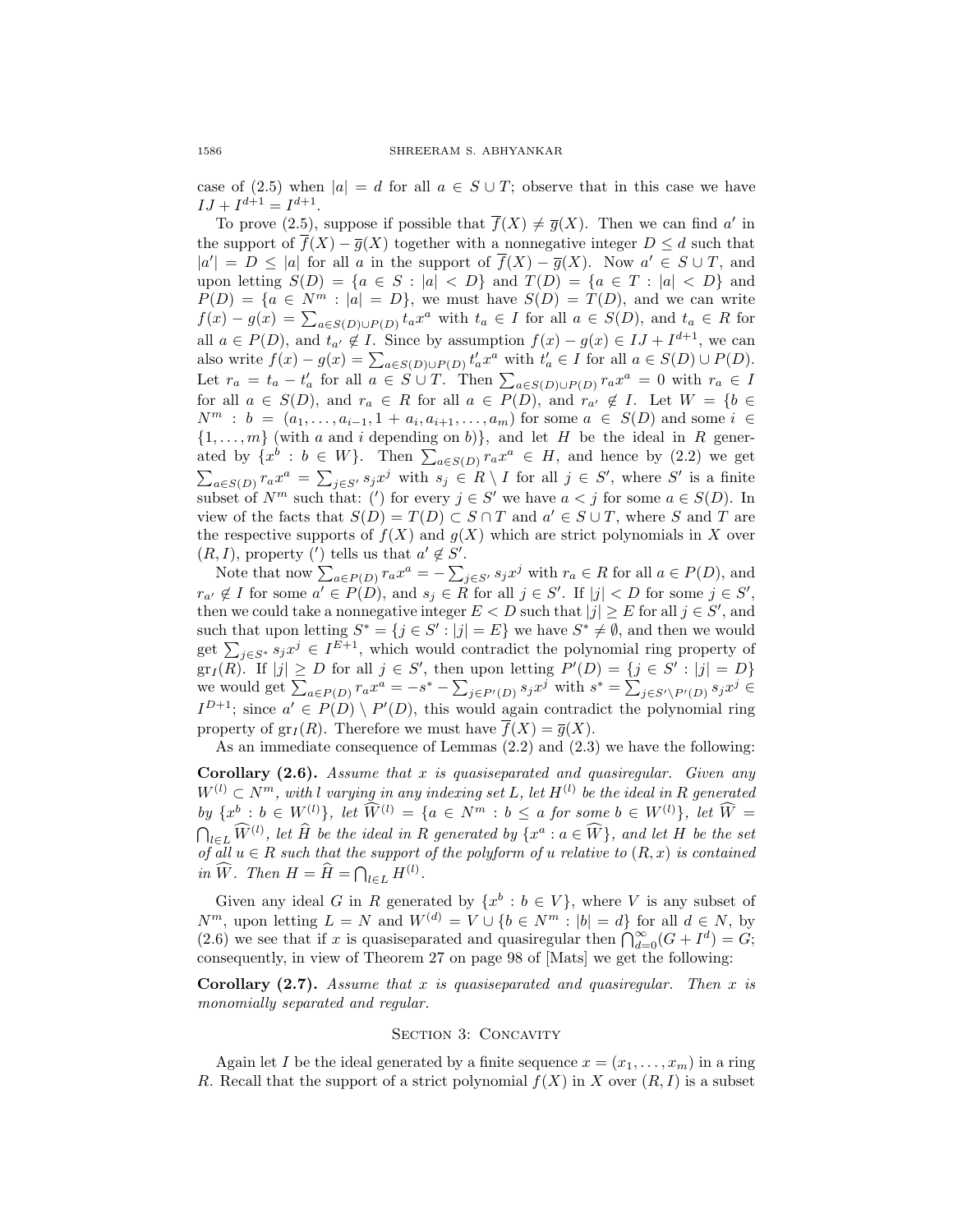*S* of  $N^m$  such that for all  $a \neq a'$  in *S* we have  $a \nleq a'$ . Let us call a subset of  $N^m$ (or any poset) **concave** if it has this property.

By induction on  $m$ , we can see that a concave subset of  $N^m$  is necessarily finite. For  $m \leq 1$ , this is obvious because then a concave subset has at most 1 element. So let  $m > 1$  and assume it for  $m - 1$ . Let if possible *S* be an infinite concave subset of  $N^m$ . Fix  $a \in S$ . For  $1 \leq i \leq m$  and any nonnegative integer *j* let  $S_{ij} = \{b \in S : b_i = j\}.$  Also let  $S' = \bigcup_{1 \leq i \leq m} \bigcup_{0 \leq j \leq a_i} S_{ij}.$  Now a subset of a concave set is concave, and the projection in  $N^{m-1}$  of a concave set in  $N^m$  with constant *i*-th coordinate is concave. Therefore, by the induction hypothesis, each *S*<sup>*ij*</sup> is finite, and hence so is *S'*. Therefore there exists  $a' \in S \setminus S'$ . This is a contradiction, because then  $a < a'$ .

For every concave  $S \subset N^m$ , let  $R[X]_{(I,S)} \subset R[X]$  be the set of all polynomials in *X* over  $(R, I)$  with support *S*. Then  $R[X]$ <sub>(*I,S*)</sub> can be identified with  $(R \setminus I)^S$  = the set of all maps of *S* into  $R \setminus I$ . Likewise, upon letting  $\overline{R} = R/I$ , the set  $\overline{R}[X]_{(0,S)}$ can be identified with the set  $(\overline{R} \setminus 0)^S$ . Let  $R[X]_{(I)} \subset R[X]$  be the set of all strict polynomials in *X* over  $(R, I)$ , and let  $(N<sup>m</sup>)<sup>*</sup>$  be the set of all concave subsets of  $N<sup>m</sup>$ . Then we have the disjoint partition representations  $R[X]_{(I)} = \amalg_{S \in (N^m)^*} R[X]_{(I,S)}$ and  $\overline{R}[X]_{(0)} = \amalg_{S \in (N^m)^*} \overline{R}[X]_{(0,S)}$ . The canonical epimorphism  $\phi : R \to \overline{R}$  induces an epimorphism  $\Phi: R[X] \to \overline{R}[X]$ . Note that  $\Phi(R[X]_{(I)}) = \overline{R}[X]_{(0)}$ , and for every  $S \in (N^m)^*$  we have  $\Phi(R[X]_{(I,S)}) = \overline{R}[X]_{(0,S)}$ . By sending *X* to *x* we get an *R*homomorphism  $\sigma: R[X] \to R$ . Lemma (2.1) says that if *x* is monomially separated, then  $\sigma(R[X]_{(I)}) = R$ . Lemma (2.3) says that if x is monomially separated and quasiregular, then by sending every  $u \in R$  to its polyform relative to  $(R, x)$  we get a map  $\rho: R \to \overline{R}[X]$  such that for every  $F \in R[X]_{(I)}$  we have  $\rho(\sigma(F)) = \Phi(F)$ , and hence in particular  $\rho(R) = \overline{R}[X]_{(0)}$ ; note that in this case, upon letting *S* be the support of the polyform of  $u \in R$  relative to  $(R, x)$ , we have that: (i) *S* is also the support of every polyexpansion of *u* relative to  $(R, x)$ ; (ii)  $u = 0 \Leftrightarrow S = \emptyset$ ; and (iii)  $u \neq 0 \Rightarrow u \in I^d \setminus I^{d+1}$ , where  $d = \min\{|a| : a \in S\}$ , and the sum of the terms of degree *d* in the polyform of *u* relative to  $(R, x)$  is the initial form of *u* relative **to**  $(R, x)$ , i.e., the image of *u* in  $I^d/I^{d+1}$  as a homogeneous polynomial over  $R/I$ in the images of  $x_1, \ldots, x_m$  in  $I/I^2$  (the initial form of 0 is taken to be 0).

At any rate, the combinatorics of concave sets should be quite significant for desingularization.

## SECTION 4: ORDER AND COEFFICIENT SET

The maximal ideal of a (noetherian) local ring *R* is denoted by *M*(*R*). For any  $0 \neq u \in R$  we define ord<sub>R</sub>*u* to be the unique nonnegative integer such that  $u \in M(R)^d \setminus M(R)^{d+1}$ ; also we put ord<sub>*R*</sub>0 =  $\infty$ . For any *H ⊂ R* we define  $\mathrm{ord}_R H = \min \{ \mathrm{ord}_R u : u \in HR \}$ , with the convention  $\mathrm{ord}_R H = \infty \Leftrightarrow HR = 0$ . Given any  $L \in R$  or  $L \subset M(R)$ , upon letting  $\psi : R \to R/LR$  be the canonical epimorphism, for any  $H \in R$  or  $H \subset R$  we define  $\text{ord}_{R/L}H = \text{ord}_{\psi(R)}\psi(H)$ . By a **coefficient set** for *R* we mean a subset of *R* which contains 0 and 1 and which is mapped bijectively onto  $R/M(R)$  by the canonical epimorphism  $R \to R/M(R)$ . Note that if *R* is complete and has the same characteristic as  $R/M(R)$ , then, by Cohen's theorem, *R* has a coefficient field, i.e., a coefficient set which is a subfield of *R*. But obviously we can always find a coefficient set for any local ring *R*.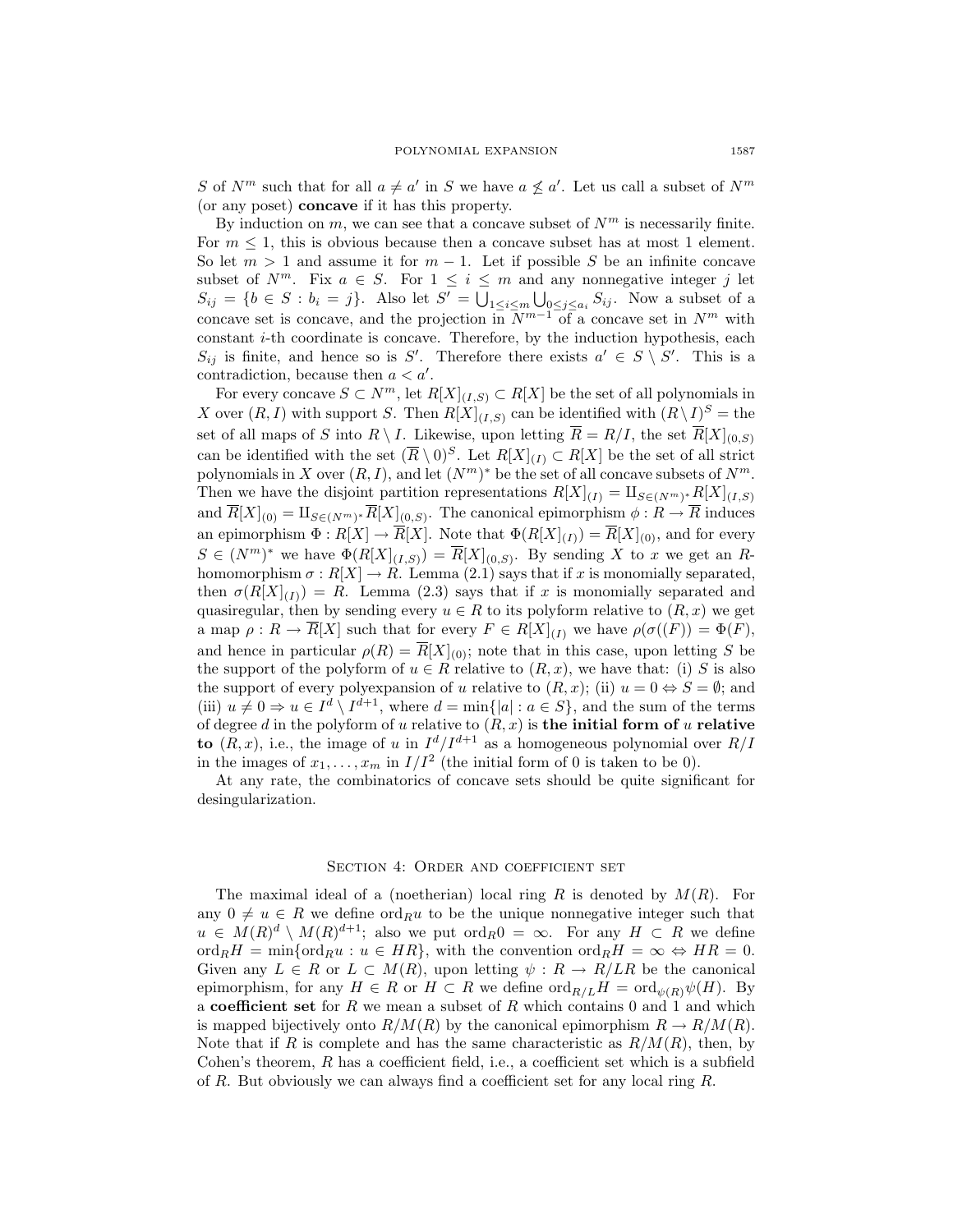SECTION 5: MAGNITUDE AND SHREEDHARACHARYA EXPANSION

Let *R* be a 2 dimensional regular local ring, and let  $J = uR$  be a nonzero principal ideal in *R* with  $0 \neq u \in R$ . Let  $\phi : R \to \overline{R} = R/M(R)$  be the canonical epimorphism, let *k* be a coefficient set for *R*, and let  $(x, y)$  be a basis of  $M(R)$ . Let  $d = \text{ord}_R J$  and  $D = \text{ord}_{R/x} J$ . Note that then *d* is a nonnegative integer with  $d \leq D$ , and *D* is either a nonnegative integer or  $\infty$ .

 $\sum_{(i,j)\in S} r_{ij} X^i Y^j$  with  $r_{ij} \in R \setminus M(R)$  for all  $(i,j) \in S$ , where the nonempty finite Let  $f(X, Y)$  be a polyexpansion of *u* relative to  $(R, (x, y))$ . Then  $f(X, Y) =$ (concave) set  $S \subset N \times N$  is the support of  $f(X, Y)$ . Let  $\overline{f}(X, Y)$  be the polyform of *u* relative to  $(R, (x, y))$ . Note that then the support of  $\overline{f}(X, Y)$  is also *S*, and we have  $\overline{f}(X, Y) = \sum_{(i,j) \in S} \phi(r_{ij}) X^i Y^j$ . Also note that  $D = \infty \Leftrightarrow i > 0$  for all  $(i, j) \in S$ . If  $D \neq \infty$ , then we can uniquely write

$$
f(X,Y) = u_0 Y^D + \sum_{j \in T} u_j X^{s(j)} Y^{D-j}
$$

with  $u_0 \in R \setminus M(R)$ , and  $0 < s(j) \in N$  and  $u_j \in R \setminus M(R)$  for all  $j \in T$ , where *T* ⊂ {1, 2,..., *D*} is such that *S* = {(0*, D*)}∪ {(*s*(*j*)*, D* − *j*) : *j* ∈ *T*}, and upon letting  $U_0 = \phi(u_0)$  and  $U_j = \phi(u_j)$  for all  $j \in T$  we have

$$
\overline{f}(X,Y) = U_0 Y^D + \sum_{j \in T} U_j X^{s(j)} Y^{D-j}
$$

with  $0 \neq U_0 \in \overline{R}$  and  $0 \neq U_j \in \overline{R}$  for all  $j \in T$ . Note that (•). If  $J = u^{\bullet}R$  with  $0 \neq u^{\bullet} \in R$  and  $\overline{f}^{\bullet}(X,Y)$  is the polyform of  $u^{\bullet}$  relative to  $(R, (x, y))$ , then obviously  $0 \neq \overline{f}^{\bullet}(X, Y)/\overline{f}(X, Y) \in \overline{R}$  and hence, in particular, the *support of*  $\overline{f}^{\bullet}(X, Y)$  *coincides with the support S of*  $\overline{f}(X, Y)$ . Let

$$
e = \begin{cases} 0 & \text{if } D = \infty, \\ \infty & \text{if } D \neq \infty \text{ and } T = \emptyset, \\ \min\{s(j)/j : j \in T\} & \text{if } D \neq \infty \text{ and } T \neq \emptyset, \end{cases}
$$

and note that then *e* is a nonnegative rational or  $\infty$ , and we have  $e = 0 \Leftrightarrow D = \infty$ , and also  $e = \infty \Leftrightarrow D \neq \infty$  and  $T = \emptyset$ .

If  $0 < e < \infty$ , then upon letting  $T^{\sharp} = \{j \in T : s(j)/j = e\}$  and

$$
f^{\sharp}(X,Y)=u_0Y^D+\sum_{j\in T^{\sharp}}u_jX^{s(j)}Y^{D-j} \text{ and } f^{\flat}(X,Y)=\sum_{j\in T\backslash T^{\sharp}}u_jX^{s(j)}Y^{D-j}
$$

we see that

$$
f(X,Y)=f^{\sharp}(X,Y)+f^{\flat}(X,Y) \text{ with } f^{\sharp}(X,Y)\neq 0,
$$

and upon letting

$$
F^{\sharp}(X,Y)=U_0Y^D+\sum_{j\in T^{\sharp}}U_jX^{s(j)}Y^{D-j} \text{ and } F^{\flat}(X,Y)=\sum_{j\in T\backslash T^{\sharp}}U_jX^{s(j)}Y^{D-j}
$$

we see that

$$
\overline{f}(X,Y)=F^{\sharp}(X,Y)+F^{\flat}(X,Y) \text{ with } F^{\sharp}(X,Y)\neq 0
$$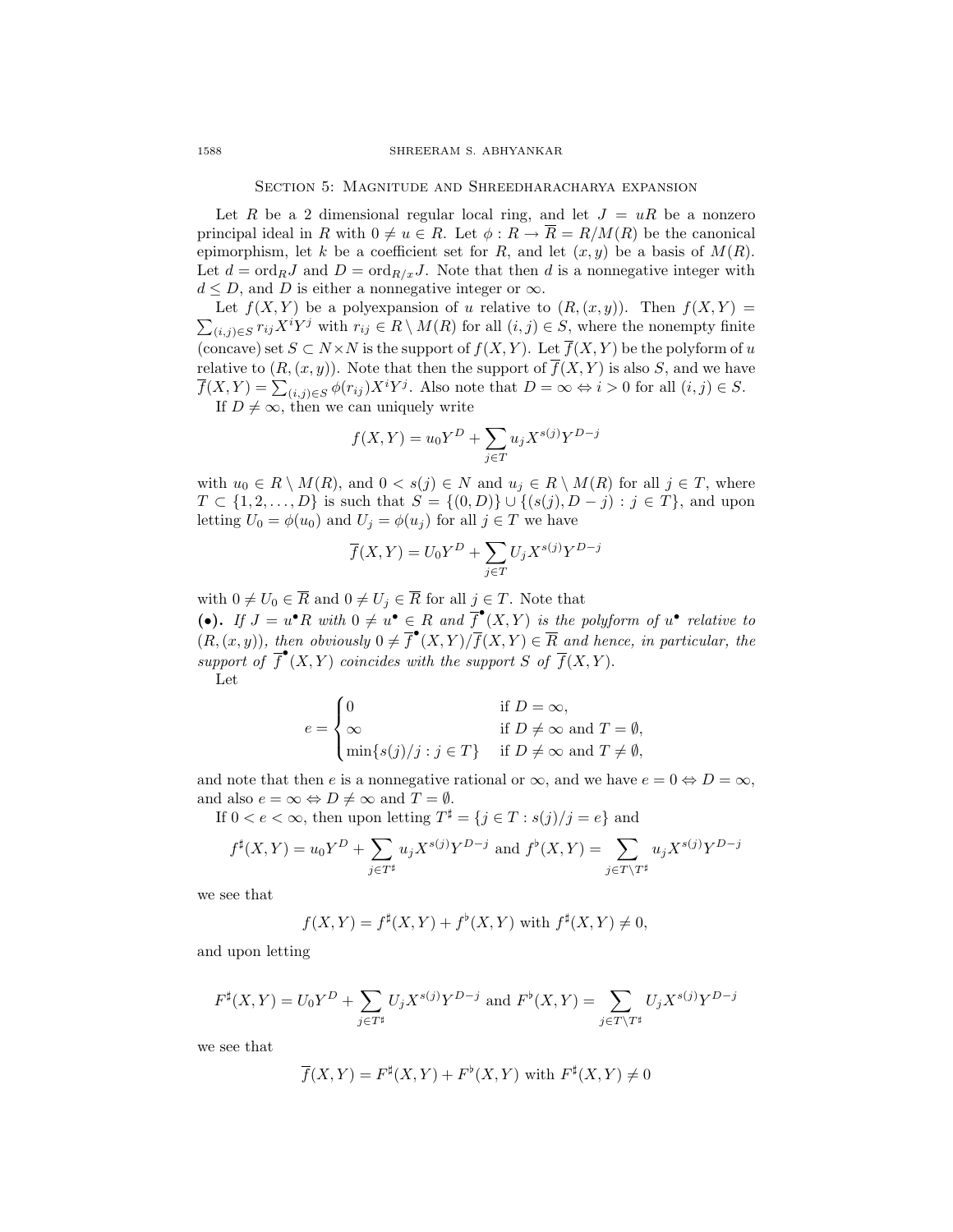and, **giving weights**  $(1, e)$  **to**  $(X, Y)$ , every term in  $F^{\sharp}(X, Y)$  has weight *De* whereas every term in  $F^{\flat}(X, Y)$  has weight *> De* and so, by definition,  $F^{\sharp}(X, Y)$ is the **weighted initial form of**  $\overline{f}(X, Y)$ .

Note that if  $0 < e < \infty$  and we give weights  $(1, \pi)$  to  $(X, Y)$  with nonnegative rational  $\pi < e$ , then the weighted initial form of  $\overline{f}(X, Y)$  equals  $U_0 Y^D$ . Likewise, if  $0 < e < \infty$  and we give weights  $(1, \pi)$  to  $(X, Y)$  with rational  $\pi > e$ , then the weighted initial form of  $\overline{f}(X, Y)$  does not contain  $U_0 Y^D$ . Finally, as we have already noted, if  $0 < e < \infty$  and we give weights  $(1, e)$  to  $(X, Y)$ , then the weighted initial form of  $\overline{f}(X, Y)$  contains  $U_0 Y^D$  but is not equal to it. This gives an alternative characterization of *e*.

If  $0 < e \in N$ , then obviously either  $F^{\sharp}(X, Y) \neq U_0(Y + \widetilde{C}X^e)^D$  for all  $0 \neq \widetilde{C} \in \overline{R}$ , or  $F^{\sharp}(X, Y) = U_0(Y + \tilde{C}X^e)^D$  for a unique  $0 \neq \tilde{C} \in \overline{R}$ ; cf. Lemma (5.3) on page 14 of [AbhD]. Let

$$
C = \begin{cases} 0 & \text{if either } e = 0 \text{ or } 0 < e \notin N, \\ 0 & \text{if } 0 < e \in N \text{ and } F^{\sharp}(X, Y) \neq U_0(Y + \widetilde{C}X^e)^D \text{ for all } 0 \neq \widetilde{C} \in \overline{R}, \\ \widetilde{C} & \text{if } 0 < e \in N \text{ and } F^{\sharp}(X, Y) = U_0(Y + \widetilde{C}X^e)^D \text{ with } 0 \neq \widetilde{C} \in \overline{R}, \end{cases}
$$

and let *c* be the unique element in *k* such that

$$
\phi(c) = C.
$$

We define the **magnitude**  $\text{mag}(R, J, x, y)$  by putting

$$
\mathrm{mag}(R, J, x, y) = e,
$$

and the **Shreedharacharya coefficients**  $\text{sic}(R, J, x, y)$  and  $\text{sic}(R, J, x, y, k)$  by putting

$$
\operatorname{sic}(R, J, x, y) = C \quad \text{and} \quad \operatorname{sic}(R, J, x, y, k) = c.
$$

Shreedharacharya was the fifth century Indian mathematician whose completing the square method of solving quadratic equations is given in verse 116 of Bhaskaracharya's Beejaganita of 1150 A.D. [Bhas]. Our definition of *C* is inspired by the analogous completing the *D*-th power procedure. However, our *C* does NOT involve any division by *D*, because we take a nonzero *C* only if we can complete the *D*-th power without doing any work!

By ( $\bullet$ ) we see that the quantities *e* and *C* depend only on *J* and the basis  $(x, y)$ but not on the particular generator *u* of *J*. For the quantities  $d, D, e, C$ , here are some:

**Obvious Properties (5.1).** (5.1.1)  $d \in N$  *and*  $d \le D \in N$  ∪ {∞}*.* (5.1.2) *e* ∈ {*nonnegative rationals*} ∪ {∞} *and C* ∈  $\overline{R}$ *.* (5.1.3)  $e = 0 \Leftrightarrow D = \infty$ *.* (5.1.4)  $e = \infty \Leftrightarrow D \neq \infty$  and  $J = y^D R$ *. (5.1.6)*  $d = 0 \Rightarrow e = \infty$ *. (5.1.7)*  $0 < e < \infty$  $1 \leq D < \infty$  and  $0 < D!e \in N$ *.* (5.1.8)  $e \geq 1 \Leftrightarrow D = d$ *.* (5.1.9)  $e > 1 \Leftrightarrow J \subset$  $y^d R + M(R)^{d+1}$ . (5.1.10)  $C \neq 0 \Leftrightarrow 0 < e \in N$  and  $F^{\sharp}(X, Y) = U_0(Y + \widetilde{C}X^e)^D$  with  $0 \neq C \in R.$  (5.1.11) mag(R, J,  $x^*, y^*$ ) > 1 for some basis  $(x^*, y^*)$  of  $M(R) \Leftrightarrow J \subset$  $y^{*d} + M(R)^{d+1}$  for some  $y^* \in M(R) \setminus M(R)^2$ . (5.1.12)  $e = 1$  and  $C \neq 0 \Leftrightarrow e = 1$ *and*  $J \subset y^{*d} + M(R)^{d+1}$  *for some*  $y^* \in M(R) \setminus M(R)^2$ .

The only items in this which may not be obvious are (5.1.11) and (5.1.12). The former follows from (5.1.9) by noting that, given any  $y^* \in M(R) \setminus M(R)^2$ , we can always take  $x^* \in M(R) \setminus M(R)^2$  with  $(x^*, y^*)R = M(R)$ . Likewise (5.1.12) follows from  $(5.1.10)$  by taking into account  $(5.1.6)$  and  $(5.1.8)$ .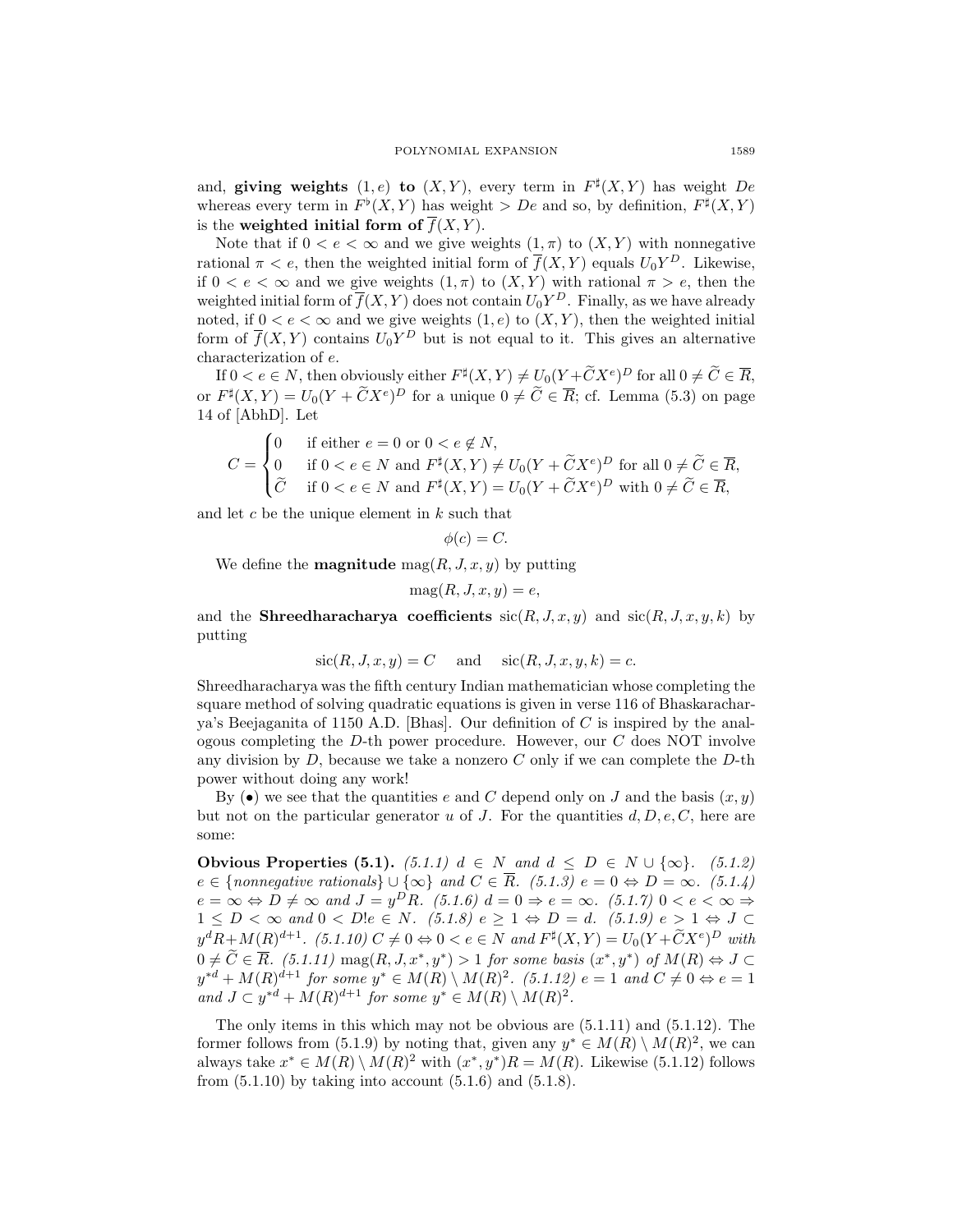In the next three propositions we shall investigate change of magnitude with change of basis; cf. Proposition  $(8.1)$  and Lemmas  $(8.4)$ – $(8.7)$  on pages 26–33 of [AbhD].

**Proposition (5.2).** Let  $(x^*, y^*)$  be a basis of  $M(R)$  such that  $x = gx^* + \tilde{g}y^*$ and  $y = hy^* + \widetilde{h}x^{*E}$  with  $g \in R \setminus M(R)$ ,  $\widetilde{g} \in R$ ,  $h \in R \setminus M(R)$ ,  $\widetilde{h} \in R$ , and  $0 < E \in N$ . Let  $G = \phi(g)$ ,  $G = \phi(\tilde{g})$ ,  $H = \phi(h)$ ,  $H = \phi(h)$ ,  $D^* = \text{ord}_{R/x^*}J$ ,  $e^* = \text{mag}(R, J, x^*, y^*)$ , and  $C^* = \text{sic}(R, J, x^*, y^*)$ . Assume that  $e \geq 1$ . Then  $D = d$ *, and we have the following.* (5.2.1) If  $E > e \notin N$ *, then*  $D^* = D$  *and*  $e^* = e$  *and*  $C^* = C = 0$ *.* (5.2.2) If  $E > e \in N$ *, then*  $D^* = D$  *and*  $e^* = e$  *and*  $C^* = CG^e/H$ *.* (5.2.3) If  $E < e$  and  $D \neq 0 \neq H$ , then  $D^* = D$  and  $e^* = E$ *and*  $C^* = \tilde{H}/H$ . (5.2.4) If  $E = e > 1$  *and*  $C = 0$ , *then*  $D^* = D$  *and*  $e^* = e$  *and*  $C^* = 0$ . (5.2.5) If  $E = e > 1$  and  $C \neq 0 \neq \tilde{H} + CG^e$ , then  $D^* = D$  and  $e^* = e$  and  $C^* = (\widetilde{H} + CG^e)/H$ *.* (5.2.6) If  $E = e > 1$  and  $C \neq 0 = \widetilde{H} + CG^e$ , then  $D^* = D$ *and*  $e^* > e$ *.* (5.2.7) If  $E = e = 1$  *and*  $C \neq 0 = \tilde{G} = 0 = \tilde{H} + CG$ *, then*  $D^* = D$ *and*  $e^* > 1$ *.* 

To see this, upon letting  $f^{\dagger}(X, Y) = f(gX + \tilde{g}Y, hY + \tilde{h}X^E)$  we have  $u =$  $f^{\natural}(x^*,y^*)$ . Let  $f^*(X,Y)$  be a polyexpansion of *u* relative to  $(R,(x^*,y^*))$ , and let  $\overline{f}^*(X, Y)$  be obtained by applying  $\phi$  to the coefficients of  $f^*(X, Y)$ , i.e., let  $f^{*}(X, Y)$  be the polyform of *u* relative to  $(R, (x^{*}, y^{*}))$ . Since by assumption  $e \geq 1$ , we must have  $D = d$ . For any nonnegative rational number  $\pi$  let  $\sum^{(\pi)}$  denote finite summation over  $(i, j)$  in  $N \times N$  with  $i + j\pi > D\pi$ , where the specific finite indexing set is allowed to vary from formula to formula. If  $E > e$  then  $f^{\sharp}(X, Y) =$  $f^{\sharp}(gX, hY) + \sum^{(e)} t_{ij} X^{i} Y^{j}$  with  $t_{ij} \in R$ , and hence by (2.6) we see that  $\overline{f}^{*}(X, Y) =$  $F^{\sharp}(GX, HY) + \sum_{i}^{(e)} W_{ij}X^{i}Y^{j}$  with  $0 \neq W_{ij} \in \overline{R}$ , and therefore  $D^{*} = D$  and  $e^* = e$ , and if  $e \notin N$  then  $C^* = C = 0$  whereas if  $e \in N$  then  $C^* = CG^e/H$ . If  $E \le$ e and  $D \neq 0 \neq \widetilde{H}$ , then  $f^{\natural}(X,Y) = u_0(hY + \widetilde{h}X^E)^D + \sum_{i=1}^{n} u_{ij}X^iY^j$  with  $t_{ij} \in R$ , and hence by (2.6) we see that  $\overline{f}^*(X, Y) = U_0(HY + \widetilde{H}X^E)^D + \sum_{\infty}^{(E)} W_{ij}X^iY^j$  with  $0 \neq W_{ij} \in \overline{R}$ , and therefore  $D^* = D$  and  $e^* = E$  and  $C^* = \widetilde{H}/H$ . If  $E = e$  and either  $e-1>0$  or  $e-1=0=\widetilde{G}$ , then  $f^{\natural}(x^*,y^*)=f^{\natural \natural}(x^*,y^*)$ , where  $f^{\natural \natural}(X,Y)=$  $f^{\sharp}(gX, hY + \tilde{h}X^e) + \sum^{(e)} t_{ij}X^iY^j$  with  $t_{ij} \in R$ , and hence by (2.6) we see that  $f^*(X, Y) = F^{\sharp}(GX, HF + \widetilde{H}X^e) + \sum^{(e)} W_{ij}X^iY^j$  with  $0 \neq W_{ij} \in \overline{R}$ , and therefore  $D^* = D$ , and if  $C = 0$ , then  $e^* = e$  and  $C^* = 0$ , whereas if  $C \neq 0 \neq \widetilde{H} + CG^e$ , then  $e^* = e$  and  $C^* = (\tilde{H} + CG^e)/H$ , and likewise if  $C \neq 0 = \tilde{H} + CG^e$  then  $e^* > e$ .

**Proposition (5.3).** *If*  $e \geq 1$  *and*  $C = 0$ *, then for any basis*  $(x^*, y^*)$  *of*  $M(R)$ *, upon letting*  $e^* = \text{mag}(R, J, x^*, y^*)$ *, we have*  $e^* \leq e$ *, and if*  $e^* \geq 1$ *, then, upon letting*  $C^* = \text{sic}(R, J, x^*, y^*)$ *, we have*  $e^* = e \Leftrightarrow C^* = 0$ *.* 

To see this, we may assume that  $e \geq 1 \leq e^*$  and  $C = 0$ . The case of  $d = 0$ follows from (5.1.6) and (5.1.10). So we may also assume that  $d \geq 1$ . Now the case when either  $e = 1$  or  $e^* = 1$  follows from (5.1.12). So we may also assume that  $e > 1 < e^*$ . Now upon letting  $s = \text{ord}_{R/y^*} y$ , in view of (5.1.9), we see that  $s > 1$ . If  $e = \infty = s$  then we are done by (5.1.4) and (5.1.10). So also assume that either  $e \neq \infty$  or  $s \neq \infty$ . If  $s \neq \infty$  then let  $E = s$ , and if  $s = \infty$  then let  $E$  be an integer *> e*. Now  $y = hy^* + \widetilde{h}x^{*E}$  with *h* and  $\widetilde{h}$  in *R* such that if  $s \neq \infty$  then  $h \notin M(R)$ . Since  $E > 1$ , we must have  $h \notin M(R)$ . Since  $E > 1$ , we must also have  $x = gx^* + \widetilde{g}y^*$  with  $g \in R \setminus M(R)$  and  $\widetilde{g} \in R$ . Now we are done by (5.2.1)–(5.2.4).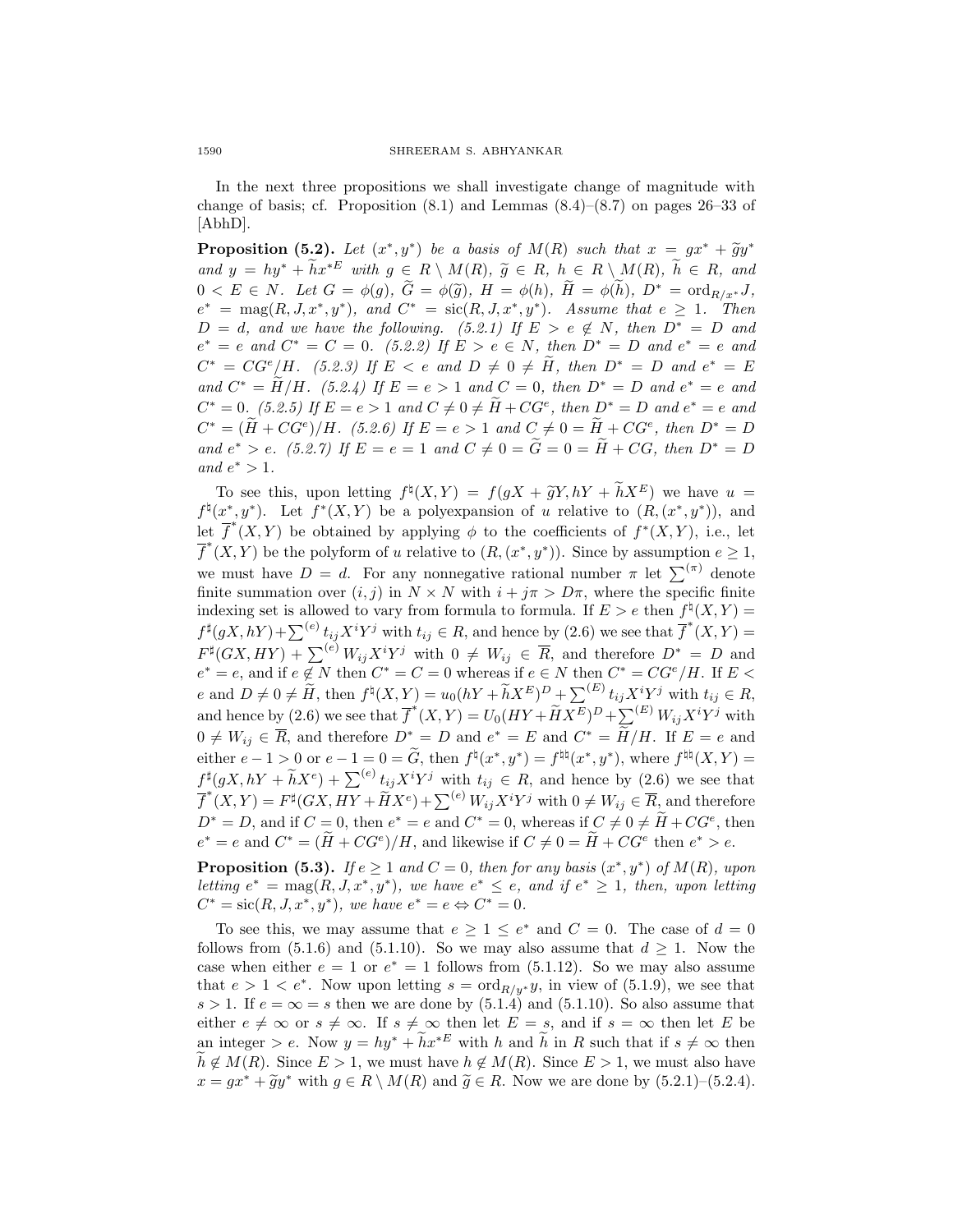**Proposition (5.4).** *If*  $c \neq 0$  *then D* and *e* are positive integers, and upon letting  $y^* = y + cx^e$  *we have*  $M(R) = (x, y^*)R$  *and*  $\text{mag}(R, J, x, y^*) > e$ .

This is simply a special case of  $(5.2.6)$  and  $(5.2.7)$ .

Now if  $(c_0, e_0) = (c, e)$  and  $c_0 \neq 0$ , then, upon letting  $y_1 = y + c_0 x^{e_0}$  and  $e_1 = \text{mag}(R, J, x, y_1), \text{ by (5.4) we have } e_1 > e_0.$  If also  $c_1 \neq 0, \text{ where } c_1 =$  $\text{sic}(R, J, x, y_1, k)$ , then, upon letting  $y_2 = y + c_0 x^{e_0} + c_1 x^{e_1}$  and  $e_2 = \text{mag}(R, J, x, y_2)$ , by  $(5.4)$  we have  $e_2 > e_1$ . And so on. Now either this process stops after a finite number of steps, or it continues for an infinite number of steps. In the finite case we get a nonnegative integer  $\omega$  together with  $c_i \in k$  and  $e_i \in \{\text{nonnegative rationals}\}\cup$ *{*∞*}* for  $0 \le i \le \omega$  such that  $(c_0, e_0) = (c, e)$  and  $c_i \ne 0 < e_i \in N$  and  $e_{i+1} > e_i$ for  $0 \leq i \leq \omega$ , and such that upon letting  $y_i = y + \sum_{0 \leq j \leq i} c_j x^{e_j}$  for  $0 \leq i \leq \omega$ we have  $(x, y_i)R = M(R)$  and  $e_i = \text{mag}(R, J, x, y_i)$  and  $\overline{c_i} = \text{sic}(R, J, x, y_i, k)$  for  $0 < i \leq \omega$ , and such that  $c_{\omega} = 0$ . In the infinite case, by letting  $\omega = \infty$ , we have  $c_i \in k$  and  $e_i \in \{\text{nonnegative rationals}\}\cup \{\infty\}$  for  $0 \leq i \leq \omega$  such that  $(c_0, e_0) = (c, e)$  and  $c_i \neq 0 < e_i \in N$  and  $e_{i+1} > e_i$  for  $0 \leq i < \omega$ , and such that upon letting  $y_i = y + \sum_{0 \leq j < i} c_j x^{e_j}$  for  $0 < i \leq \omega$  we have  $(x, y_i)R = M(R)$  and  $e_i = \text{mag}(R, J, x, y_i)$  and  $c_i = \text{sic}(R, J, x, y_i, k)$  for  $0 < i < \omega$ , and such that  $c_\omega = 0$ and  $e_\omega = \infty$ ; note that now  $(x, y_\omega)\hat{R} = M(\hat{R})$ , where  $\hat{R}$  is the completion of *R*, and we have  $J\widehat{R} \subset \bigcap_{0 \leq i < \infty} (y_i^D \widehat{R} + M(\widehat{R})^i) \subset \bigcap_{0 \leq i < \infty} (y_\omega^D \widehat{R} + M(\widehat{R})^i) = y_\omega^D \widehat{R}$ , and hence  $J\hat{R} = y_{\omega}^D \hat{R} = y_{\omega}^d \hat{R}$ , and therefore  $e_{\omega} = \text{mag}(\hat{R}, J\hat{R}, x, y_{\omega})$  and  $c_{\omega} =$  $\operatorname{sic}(\widehat{R}, J\widehat{R}, x, y_\omega, k).$ 

Thus we have proved the following theorem; cf. Theorem (9.8) on page 36 of [AbhD].

**Shreedharacharya Expansion Theorem (5.5).** *There exists a unique*  $\omega \in N \cup$ *{*∞*} together with unique*  $c_i \in k$  *and*  $e_i \in \{nonnegative \; rationals\} \cup \{\infty\}$  *for*  $0 \le i \le$  $\omega$  such that  $(c_0, e_0) = (c, e)$  and  $c_i \neq 0 < e_i \in N$  and  $e_{i+1} > e_i$  for  $0 \leq i < \omega$ , and such that upon letting  $y_i = y + \sum_{0 \leq j < i} c_j x^{e_j}$  for  $0 < i \leq \omega$  we have  $(x, y_i)R = M(R)$ *and*  $e_i = \text{mag}(R, J, x, y_i)$  *and*  $c_i = \text{sic}(R, J, x, y_i, k)$  *for*  $0 < i < \omega$ *, and such that if*  $\omega \neq \infty$  *then we have*  $(x, y_{\omega})R = M(R)$  *and*  $e_{\omega} = \text{mag}(R, J, x, y_{\omega})$  *and*  $c_{\omega} =$  $\operatorname{sic}(R, J, x, y_\omega, k) = 0$ , whereas if  $\omega = \infty$  then upon letting  $\widehat{R}$  to be the completion of R we have  $(x, y_{\omega})\hat{R} = M(\hat{R})$  and  $J\hat{R} = y_{\omega}^d\hat{R}$  and  $e_{\omega} = \text{mag}(\hat{R}, J\hat{R}, x, y_{\omega}) = \infty$  $and$   $c_{\omega} = \text{sic}(\widehat{R}, J\widehat{R}, x, y_{\omega}, k) = 0.$ 

In effect, (5.5) amounts to solving  $f(X, Y) = 0$  to express Y as a function of  $X$ , as far as we can, without getting into fractional exponents. At any rate,  $Y =$ *−*P <sup>0</sup>*≤j<ω <sup>c</sup>jX<sup>j</sup>* is the best possible such expression; note that this is a complete solution of  $f(X, Y) = 0 \Leftrightarrow e_\omega = \infty$ . In case of characteristic zero, our solution gives the initial part of the Newton expansion before fractional exponents come into play. One advantage of the above Shreedharacharya method is that it works in any characteristic, including mixed characteristic.

Recall that a ring *A* is said to be **pseudogeometric** if *A* is noetherian and, for any prime ideal *P* in *A*, the integral closure of *A/P* in any finite algebraic field extension of the quotient of  $A/P$  is a finite  $(A/P)$ -module. Note that every field is pseudogeometric, and every Dedekind domain of characteristic zero is pseudogeometric, and every homomorphic image of a pseudogeometric ring is pseudogeometric. Also note that every complete local ring is pseudogeometric, every finitely generated ring extension of a pseudogeometric ring is pseudogeometric, and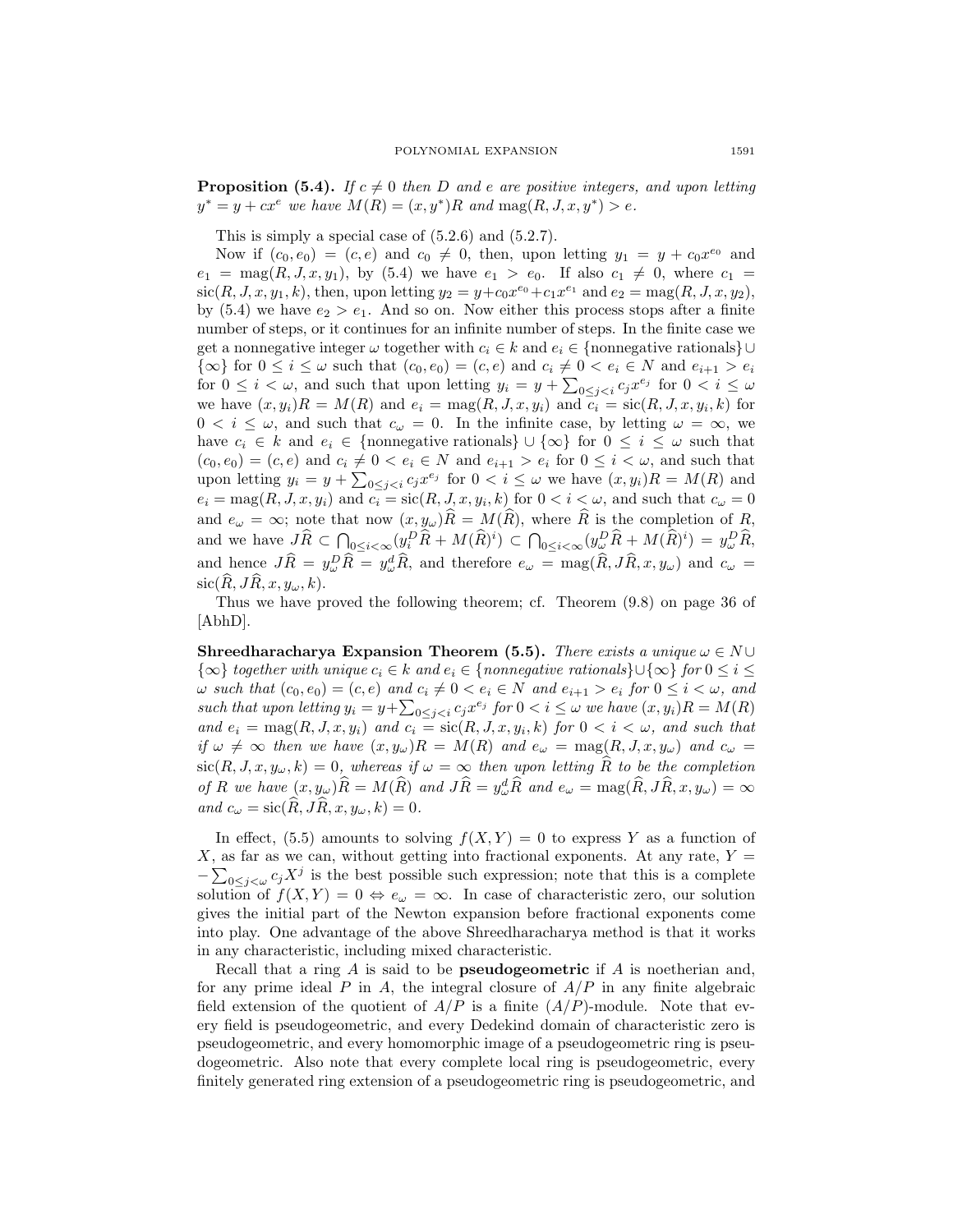the localization of a pseudogeometric ring with respect to any multiplicative set in it is pseudogeometric; cf. (17.9), (32.1) and (36.1) of [Naga]. In connection with the  $w = \infty$  case of (5.5) we note the following additional fact about pseudogeometric local rings; cf. Proposition (9.10) on page 38 of [AbhD].

**Proposition (5.6).** *If R is pseudogeometric and*  $J\hat{R} = y^*{}^d\hat{R}$  *for some*  $y^* \in M(\hat{R})\backslash$  $M(\widehat{R})^2$  where  $\widehat{R}$  *is the completion of R, then*  $J = y^{*d}R$  *for some*  $y^* \in M(R)$  $M(R)^{2}$ .

Let

$$
B(R, J) = \{(x^*, y^*): (x^*, y^*)R = M(R) \text{ and } \text{ord}_{R/x^*} = d\}
$$

and

$$
\widehat{e} = \begin{cases} \max\{\max(R, J, x^*, y^*): (x^*, y^*) \in B(R, J)\} & \text{if } B(R, J) \neq \emptyset, \\ 1 & \text{if } B(R, J) = \emptyset, \end{cases}
$$

where max denotes least upper bound. We define the **magnitude**  $\text{mag}[R](J)$  by putting

$$
\mathrm{mag}[R](J) = \hat{e}.
$$

In view of  $(5.1)$ , by  $(5.3)$ – $(5.6)$  we get the following proposition, giving alternative characterizations of  $\hat{e}$ .

**Proposition (5.7).**  $(5.7.1) \hat{e} \in \{rationals \geq 1\} \cup \{\infty\}$ .  $(5.7.2) \hat{e} > 1 \Leftrightarrow J \subset y^{*d} +$  $M(R)^{d+1}$  for some  $y^* \in M(R) \setminus M(R)^2$ . (5.7.3)  $\hat{e} \neq \infty \Rightarrow d \geq 1$  and  $0 < d\hat{e} \in N$ .  $(5.7.4)$   $(x^*, y^*)$  is a basis of  $M(R) \Rightarrow \text{mag}(R, J, x^*, y^*) \leq \hat{e}$ .  $(5.7.5)$   $(x^*, y^*)$  is *a basis of*  $M(R)$  *with*  $1 \leq \text{mag}(R, J, x^*, y^*) < \hat{e} \Rightarrow \text{mag}(R, J, x^*, y^*) \in N$  *and*  $\text{sic}(R, J, x^*, y^*) \neq 0$ . (5.7.6)  $(x^*, y^*)$  is a basis of  $M(R)$  with  $\text{mag}(R, J, x^*, y^*) =$  $\hat{e} \Rightarrow \text{sic}(R, J, x^*, y^*) = 0$ . (5.7.7)  $1 < \hat{e} < \infty \Rightarrow M(R)$  has a basis  $(\hat{x}, \hat{y})$  with  $\text{mag}(R, J, \hat{x}, \hat{y}) = \hat{e}$ *. (5.7.8)* If  $\hat{R}$  is the completion of R then:  $\hat{e} = \infty \Leftrightarrow J\hat{R} = y^{*d}\hat{R}$ for some  $y^* \in M(\widehat{R}) \setminus M(\widehat{R})^2 \Leftrightarrow M(\widehat{R})$  has a basis  $(\widehat{x}, \widehat{y})$  with  $\text{mag}(\widehat{R}, J\widehat{R}, \widehat{x}, \widehat{y}) =$ *∞.* (5.7.9) If R is pseudogeometric then:  $\hat{e} = \infty \Leftrightarrow J = y^{*d}R$  for some  $y^{*} \in$  $M(R) \setminus M(R)^2 \Leftrightarrow M(R)$  *has a basis*  $(\hat{x}, \hat{y})$  *with* mag $(R, J, \hat{x}, \hat{y}) = \infty$ *.* 

By a **quadratic transform** of  $R$  we mean a local domain  $R'$ , having the same quotient field as *R*, which is of the form  $R[M(R)z^{-1}]_P$  for some  $0 \neq z \in M(R)$ and some prime ideal *P* in  $R[M(R)z^{-1}]$  with  $M(R) \subset P$ ; it is easy to see that then *R<sup>0</sup>* is a regular local ring of dimension 1 or 2 and it contains a unique nonzero principal ideal *J'* such that  $J'(M(R)R')^d = JR'$ ; we call  $(R', J')$  a **quadratic transform** of  $(R, J)$ ; note that if dim  $R' = 1$  then  $J' = R'$ ; cf. pages 16-36 of  $[AbhR]$ . Inspired by  $(5.1)$ ,  $(5.6)$  and  $(5.7)$ , we say that  $(R, J)$  is **unitangent** if  $J \subset y^{*d}R + M(R)^{d+1}$  for some  $y^{*} M(R) \setminus M(R)^{2}$ , and we say that  $(R, J)$  is **resolved** if  $J = y^{*d}R$  for some  $y^* \in M(R) \backslash M(R)^2$ . Note that if  $(R, J)$  is resolved and  $(R', J')$ is any quadratic transform of  $(R, J)$ , then obviously  $(R', J')$  is also resolved. Also note that if  $R'$  is any quadratic transform of  $R$ , then the canonical epimorphism  $R' \to R'/M(R')$  induces an isomorphism of *R* onto a subfield of  $R'/M(R')$ ; we say that *R*<sup>*i*</sup> is **residually rational** over *R* if the said subfield coincides with  $R'/M(R')$ . In an obvious manner, we extend the definitions of "quadratic transform" and "resolved" to a 1 dimensional regular local ring  $R$  and a nonzero principal ideal  $J$ in it, and we note that then  $R$  is the only quadratic transform of itself, and  $(R, J)$ is always resolved.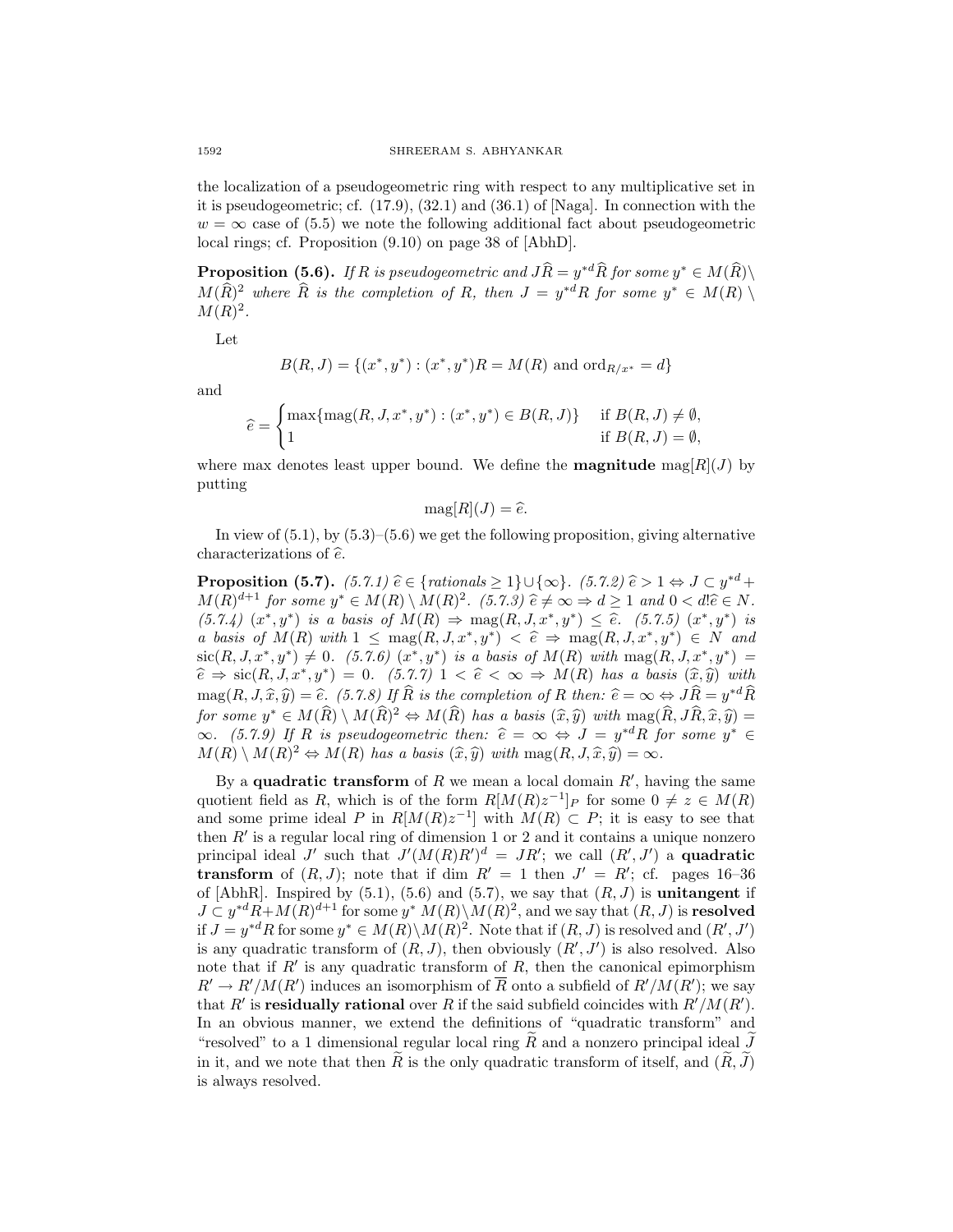In the next proposition we shall investigate change of order and magnitude in a quadratic transform.

**Proposition (5.8).** If  $d = 0$  then for every quadratic transform  $(R', J')$  of  $(R, J)$ *we have*  $J' = R'$ . If  $d \neq 0$  then there is at least one and at most *d* quadratic transforms  $(R',J')$  with  $J'\neq R'$ , and for each of them we have dim  $R'=2$  and  $\operatorname{ord}_{R'}J'\leq$ *d.* If  $(R', J')$  is nonunitangent, then for every quadratic transform  $(R', J')$  of  $(R, J)$ *we have* ord<sub>*R</sub>* $J' < d$ *. If*  $d \neq 0$  *and*  $(R, J)$  *is unitangent, then there is a unique qua-*</sub> *dratic transform*  $(R', J')$  *of*  $(R, J)$  *with*  $J' \neq R'$ ; *moreover, if also*  $e > 1$ *, then for* this  $(R', J')$ , upon letting  $y' = y/x$ ,  $u' = u/x^d$ , and  $f'(X, Y) = f(X, XY)/X^d$ , we have:  $y' \in R'$ ,  $(x, y')R' = M(R')$ ,  $f'(X, Y) \in R'[X, Y]$ ,  $u' = f'(x, y')$ ,  $u'R' = J'$ , *R*<sup>*i*</sup> is residually rational over *R*,  $f'(X, Y)$  is a polyform of *u'* relative to  $(R, (x, y'))$ ,  $\mathrm{ord}_{R'/x}J' = D = d$ ,  $\mathrm{mag}(R', J', x, y') = e - 1$ , and  $\mathrm{sic}(R', J', x, y') = C$ . [Note that *in the equation about* mag *we are using the convention that*  $\infty - 1 = \infty$ *, and in view of*  $(5.1.4)$  this amounts to saying that if  $(R, J)$  is resolved then so is  $(R', J')$ ; *also note that if*  $1 < e < 2$  *then, in view of (5.1.8), the equations about* ord *and* mag *tell us that* ord<sub>*R'*</sub> $J' < d$ *.* 

All the assertions except the equations about ord, mag and sic are straightforward; cf. Lemma (3.1) on page 12 of [AbhD] and the material on pages 16–36 of [AbhR]. Now, assuming  $e > 1$ , as we have observed,  $J' = u'R'$  with  $u' = f'(x, y')$ , and clearly

$$
f'(X,Y) = u_0 Y^D + \sum_{j \in T} u_j X^{s(j)-j} Y^{D-j}
$$

with  $u_0 \in R' \setminus M(R')$  and  $u_j \in R' \setminus M(R')$  for all  $j \in T$ , and hence  $\mathrm{ord}_{R'/x}J' =$  $D = d$ ,  $\text{mag}(R', J', x, y') = e - 1$ , and  $\text{sic}(R', J', x, y') = C$ .

In view of  $(5.1)$ , as an immediate consequence of  $(5.7)$  and  $(5.8)$  we get

**Corollary (5.9).** *Assume that R is pseudogeometric, and* (*R, J*) *is unresolved. Then*  $\hat{e} < \infty$ *, and, upon letting*  $\mu = |\hat{e}|$  (= the largest integer which is  $\leq \hat{e}$ ), *there exists a unique sequence*  $(R_i, J_i)_{0 \leq i \leq \mu}$  *with*  $(R_0, J_0) = (R, J)$  *such that, for*  $1 \leq i \leq \mu$ ,  $(R_i, J_i)$  is the unique quadratic transform of  $(R_{i-1}, J_{i-1})$  with  $J_i \neq R_i$ . *Moreover, for this sequence we have* dim  $R_i = 2$  *and*  $R_i$  *is residually rational over R* and  $\text{ord}_{R_i}J_i = d$  *for*  $1 \leq i \leq \mu$ . Finally, there is at least one and at most *d quadratic transforms*  $(R_\mu, J_\mu)$  *of*  $(R_{\mu-1}, J_{\mu-1})$  *with*  $J_\mu \neq R_\mu$ *, and for each of them we have* dim  $R_{\mu} = 2$  *and* ord $_{R_{\mu}} J_{\mu} < d$ .

As an immediate consequence of (5.9) we have the following:

**Proper Local Desingularization Theorem (5.10).** *If R is pseudogeometric, then there exists a positive integer*  $\mu'$  *having the property which says that if*  $\mu$  *is any integer with*  $\mu \geq \mu'$  *and*  $(R_i, J_i)_{0 \leq i \leq \mu}$  *is any sequence with*  $(R_0, J_0) = (R, J)$  *such* that  $(R_i, J_i)$  is a quadratic transform of  $(R_{i-1}, J_{i-1})$  for  $1 \leq i \leq \mu$ , then  $(R_\mu, J_\mu)$ *is resolved.*

In connection with the above corollary, our next step is to take care of the entire extended ideal *JRµ*.

So let *I* be another nonzero principal ideal in *R*.

Given any quadratic transform  $(R', J')$  of  $(R, J)$ , clearly there is a unique nonzero principal ideal *I'* in *R'* such that  $J'I' = JIR'$ , and we call  $(R', J', I')$  a quadratic **transform** of (*R, J, I*).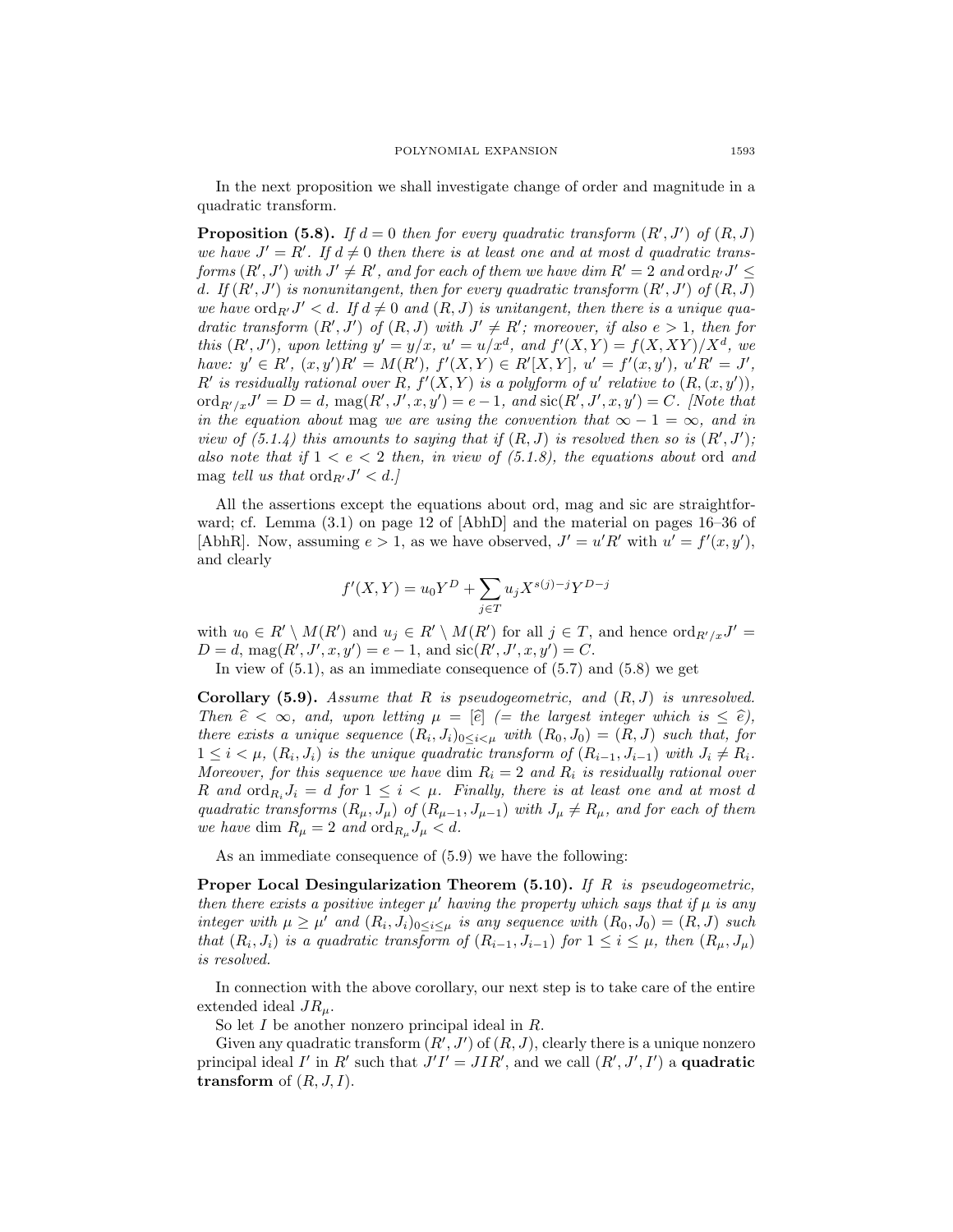The ideals  $J$  and  $I$  are said to be **coprime** in  $R$  if the ideal  $J+I$  is not contained in any nonzero principal prime ideal in *R*. The ideal *I* is said to have a **normal crossing** at *R* if  $I = x^{*a}y^{*b}R$  for some basis  $(x^*, y^*)$  of  $M(R)$  and some  $(a, b) \in N \times N$ *N*. We shall say that (*R, J, I*) is **resolved** if (*R, J*) is resolved and *JI* has a normal crossing at *R*. Note that if  $(R, J, I)$  is resolved and  $(R', J', I')$  is any quadratic transform of  $(R, J, I)$ , then obviously  $(R', J', I')$  is also resolved. In an obvious manner, we extend the definitions of "quadratic transform," "coprime," "normal crossing" and "resolved" to nonzero principal ideals  $I$  and  $J$  in a 1 dimensional regular local ring *R*, and we note that then *I* always has a normal crossing at *R*, and  $(R, J, I)$  is always resolved.

Let

$$
\delta = \begin{cases}\nd & \text{if } (R, J) \text{ is not resolved,} \\
1 & \text{if } (R, J) \text{ is resolved but } (R, J, I) \text{ is not resolved,} \\
0 & \text{if } (R, J, I) \text{ is resolved.}\n\end{cases}
$$

We define the **adjusted order** ado[ $R$ ](*J, I*) by putting

$$
ado[R](J,I) = \delta.
$$

**Henceforth assume that** *J* **and** *I* **are coprime in** *R***, and** *I* **has a normal crossing at** *R***.** Note that now for any quadratic transform  $(R', J', I')$  of  $(R, J, I)$ we have that  $J'$  and  $I'$  are coprime in  $R'$ , and  $I'$  has a normal crossing at  $R'$ .

If  $\delta = 1$  then  $I = I_1^{\dagger r(1)} \dots I_q^{\dagger r(q)}$ , where  $1 \le q \le 2$  and  $r(1), \dots, r(q)$  are positive integers and  $I_1^{\dagger}, \ldots, I_q^{\dagger}$  are pairwise distinct nonzero principal prime ideals in *R* with  $\text{ord}_R I_i^{\dagger} = 1$  for  $1 \leq i \leq q$ , and  $J = J^{\dagger d}$ , where  $J^{\dagger}$  is a nonzero principal prime ideal in *R* with ord<sub>*R*</sub> $J^{\dagger} = 1$ , and we let

$$
\nu = \max\{\mathrm{ord}_{R/J^{\dagger}}I_{i}^{\dagger} : 1 \leq i \leq q\}.
$$

Let

$$
\epsilon = \begin{cases} \hat{e} & \text{if } 0 \neq \delta \neq 1, \\ \infty & \text{if } \delta = 0, \\ \nu & \text{if } \delta = 1. \end{cases}
$$

We define the **magnitude**  $\text{mag}[R](J, I)$  by putting

$$
\mathrm{mag}[R](J,I) = \epsilon.
$$

The following lemma is easy to prove; cf. Lemma (10.3) of [AbhD].

**Lemma (5.11).** *Assume that*  $\delta = 1$ *. Then*  $\nu$  *is a positive integer and there exists a unique sequence*  $(R_i, J_i, I_i)_{0 \le i \le \infty}$  *with*  $(R_0, J_0, I_0) = (R, J, I)$  *such that, for*  $0 \le$  $i < \infty$ ,  $(R_i, J_i, I_i)$  *is the only quadratic transform of*  $(R_{i-1}, J_{i-1}, I_{i-1})$  *for which*  $J_i \neq R_i$ *. Moreover, for this sequence we have* 

$$
ad \circ [R_i](J_i, I_i) = \begin{cases} 1 & \text{if } 0 < i < \nu, \\ 0 & \text{if } \nu \le i < \infty, \end{cases}
$$

*and*

$$
\text{mag}[R_i](J_i, I_i) = \begin{cases} \nu - i & \text{if } 0 < i < \nu, \\ \infty & \text{if } \nu \leq i < \infty, \end{cases}
$$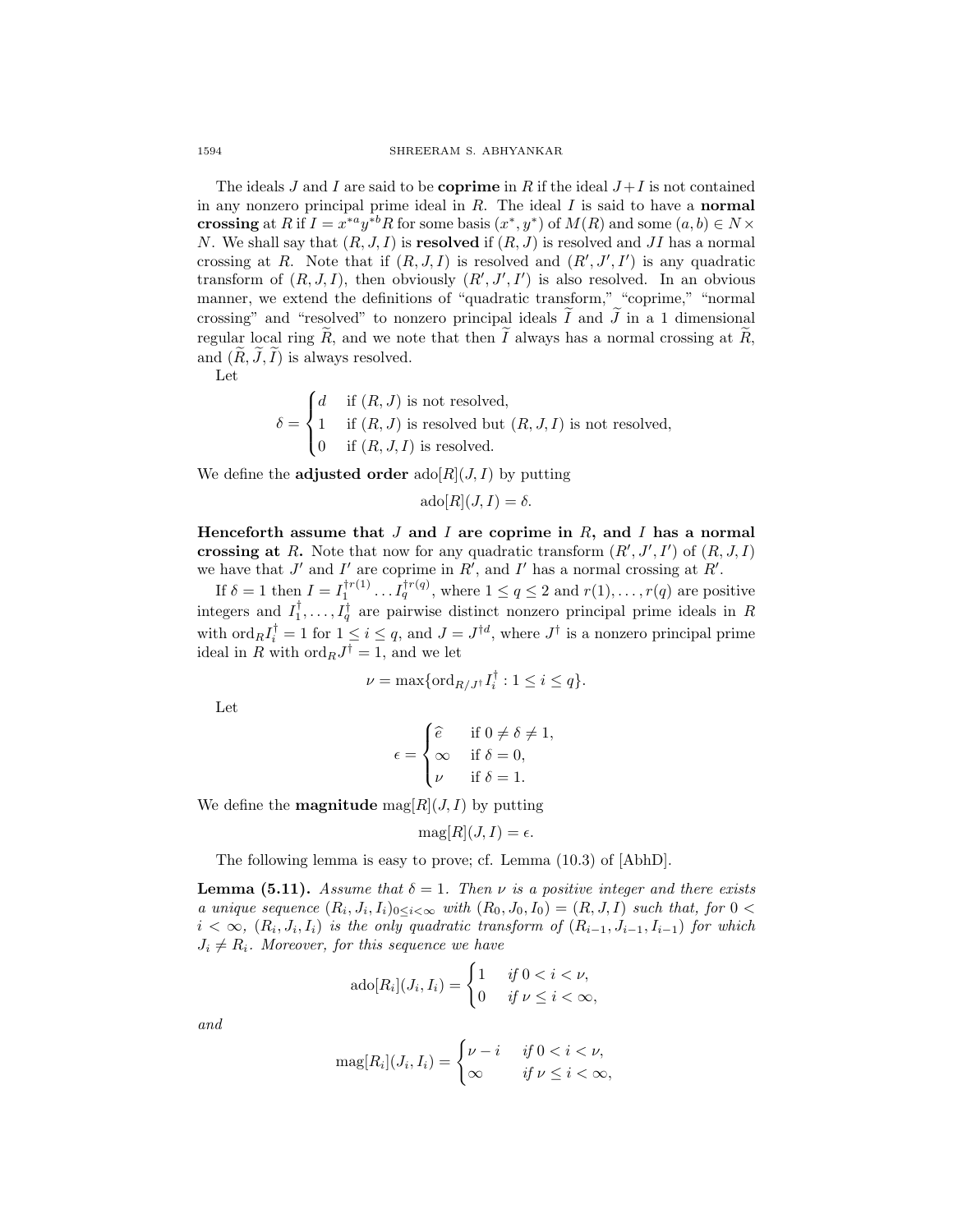and for  $0 < i < \infty$  and every quadratic transform  $(R'_i, J'_i, I'_i)$  of  $(R_{i-1}, J_{i-1}, I_{i-1})$ *with*  $J'_i \neq R'_i$  *we have ado*[ $R'_i$ ] $(J'_i, I'_i) = 0$ *.* 

As an immediate consequence of (5.10) and (5.11) we get the following:

**Total Local Desingularization Theorem (5.12).** *If R is pseudogeometric then there exists a positive integer*  $\mu'$  *having the property which says that: if*  $\mu$  *is any* integer with  $\mu \geq \mu'$  and  $(R_i, J_i, I_{i-1})_{0 \leq i \leq \mu}$  is any sequence with  $(R_0, J_0, I_0)$  $(R, J, I)$  such that  $(R_i, J_i, I_i)$  is a quadratic transform of  $(R_{i-1}, J_{i-1}, I_{i-1})$  for  $1 \leq$  $i \leq \mu$ , then  $(R_{\mu}, J_{\mu}, I_{\mu})$  is resolved. [Note that we can take  $I = R$  and then  $J_{\mu}I_{\mu} = JR_{\mu}$ .]

### SECTION 6: CURVE DESINGULARIZATION

Let *E* be a nonsingular algebraic or arithmetic surface, and let *J* be a nonzero (locally) principal ideal on *E*. Then by the above Theorem (5.12), there exists a nonsingular surface *E∗*, obtained by applying a finite sequence of quadratic transformations to *E*, such that the ideal *JE<sup>∗</sup>* has only normal crossings. In other words, the ideal *J* defines a curve on  $E$ , and the total transform ( $=$  the total inverse image) of this curve on *E<sup>∗</sup>* has only normal crossings.

We can make this precise by using the language of models as explained on pages 155–192 of [AbhR]. Briefly, let *A* be a field or a pseudogeometric Dedekind domain which is not a field (for example the ring of ordinary integers). Let *K* be a finitely generated field extension of the quotient field of *A* such that the transcendence degree of *K* over the quotient field of *A* is 2 or 1 according as *A* is a field or a pseudogeometric Dedekind domain which is not a field. For any subring *B* of *K*, let  $V(B)$  be the set of all localizations  $B_P$  of  $B$  at the various prime ideals  $P$  in *B*; we regard *B<sup>P</sup>* as a subring of *K*. A set *E* of local rings with quotient field *K* is said to be a **projective model** of  $K/A$  if there exists a finite number of nonzero elements  $x_1, \ldots, x_n$  in *K* such that  $E = \bigcup_{1 \leq i \leq n} V(A[x_1/x_i, \ldots, x_n/x_i])$ ; *E* is said to be **nonsingular** if every local ring in  $E$  is regular.

**Henceforth let**  $E$  be a nonsingular projective model of  $K/A$  (this is what we meant by a nonsingular algebraic or arithmetic surface).

By a **preideal** *I* on *E* we mean an assignment which to every *R* in *E* assigns an ideal  $I(R)$  in  $R$ ;  $I$  is **nonzero** means  $I(R)$  is nonzero for every  $R$  in  $E$ ;  $I$  is **principal** means  $I(R)$  is principal for every R in E; I is said to be an **ideal** on E if, for every subring *B* of *K* which is a finitely generated ring extension of *A* with *V*(*B*) ⊂ *E*, we have  $(\bigcap_{R \in V(B)} I(R))R = I(R)$  for all  $R \in V(B)$ . Given preideals *J* and *I* on *E*, by *JI* we denote the preideal on *E* such that  $(JI)(R) = J(R)I(R)$  for all *R* in *E*. It follows that if *J* and *I* are nonzero principal ideals on *E* then so is *JI*.

A nonzero principal ideal *I* on *E* is said to have **only normal crossings** if *I*(*R*) has a normal crossing at *R* for every *R* in *E* [the unit ideal *K* is declared to have a normal crossing at *K*]. A nonzero principal ideal *J* on *E* is said to be **resolved** if  $(R, J(R))$  is resolved for every R in E  $[(K, K)]$  is declared to be resolved. Nonzero principal ideals *J* and *I* on *E* are said to be **coprime** if  $J(R)$  and  $I(R)$  are coprime in *R* for every *R* in  $E$   $[K$  and  $K$  are declared to be coprime in  $K$ . Given nonzero principal ideals  $J$  and  $I$  on  $E$ , we say that that  $(E, J, I)$  is resolved if  $J$  is resolved and *JI* has only normal crossings.

By a **quadratic transform** of *E* we mean a set of the form  $E' = (E \setminus \{R\}) \cup$  $\Omega(R)$ , where *R* is a 2 dimensional local ring in *E* and  $\Omega(R)$  is the set of all quadratic